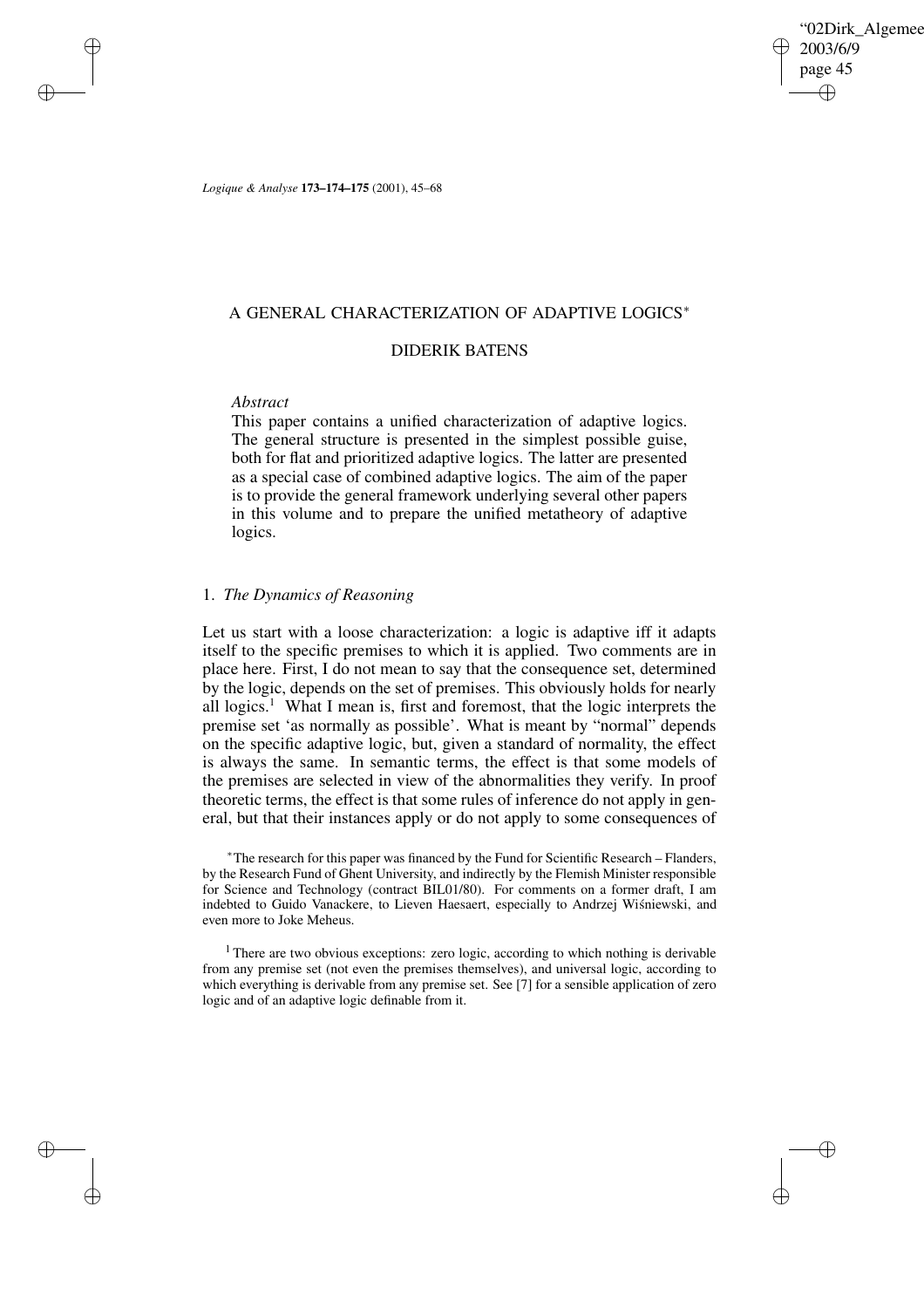✐

## 46 DIDERIK BATENS

the premises in view of the presence or absence of other consequences. Put differently, that the premises have certain consequences may prevent a rule of inference to be applicable to some other consequences of the premises. Next, I really mean that the logic adapts *itself* to the premises. The reasoner does not interfere in this. The adaptive effect results from the logic — that is, from the semantics as well as from the proof theory — independently of any decision of the human or machine that applies the logic.

In the subsequent sections, I present a more technical characterization. Before doing so, however, I explain what is the use of adaptive logics, which is a simple and straightforward matter.

For a multiplicity of consequence relations that occur in actual and important reasoning, there is no positive test. In other words, there is no systematic procedure that, for every set of premises  $\Gamma$  and for every conclusion A, leads after finitely many steps to a "yes" if A is a consequence of  $\Gamma$ .<sup>2</sup> When I say that such consequence relations are important, I mean that they play a central role, both in everyday reasoning and in scientific reasoning. They may not be required for organizing knowledge in theories. However, they do occur in the reasoning processes that lead to knowledge, such as inductive reasoning, the search for an explanation, handling inconsistent knowledge, and problem solving in general.

As a result of the absence of a positive test, reasoning processes in which such consequence relations are applied display an external as well as an internal dynamics. The *external* dynamics is well known: as new premises become available, consequences derived from the earlier premise set may be withdrawn. In other words, the external dynamics results from the nonmonotonic character of the consequence relations — the fact that, for some  $Γ, Δ$  and A,  $Γ$   $\vdash$  A but  $Γ$   $\cup$   $Δ$   $\not\models$  A. The *internal* dynamics is very different from the external one. Even if the premise set is constant, certain formulas are considered as derived at some stage of the reasoning process, but are considered as not derived at a later stage. For any consequence relation, insight in the premises is only gained by deriving consequences from them. In the absence of a positive test, this results in the internal dynamics.

The origin of the internal dynamics can easily be understood. Consider some consequence relation  $\vdash_{\mathsf{L}1}$  such that  $\Gamma \vdash_{\mathsf{L}1} A$  depends on a number of conditions, among which are  $\Gamma \vdash_{\textsf{L2}} B$  and  $\Gamma \vdash_{\textsf{L3}} C$ .<sup>3</sup> Suppose moreover that, for both  $\Gamma \vdash_{\mathsf{L}2} B$  and  $\Gamma \vdash_{\mathsf{L}3} C$ , there is a positive test but no negative test, just as is the case for  $\Gamma \vdash_{CL} A$ . It follows immediately that there is

 $2$  Remark that the consequence relation defined by classical logic is undecidable, but that there is a positive test for it. See [21] for such matters.

✐

✐

✐

 $3$  The forms of the formulas A, B and C will be related in some specific way, but this need not concern us here.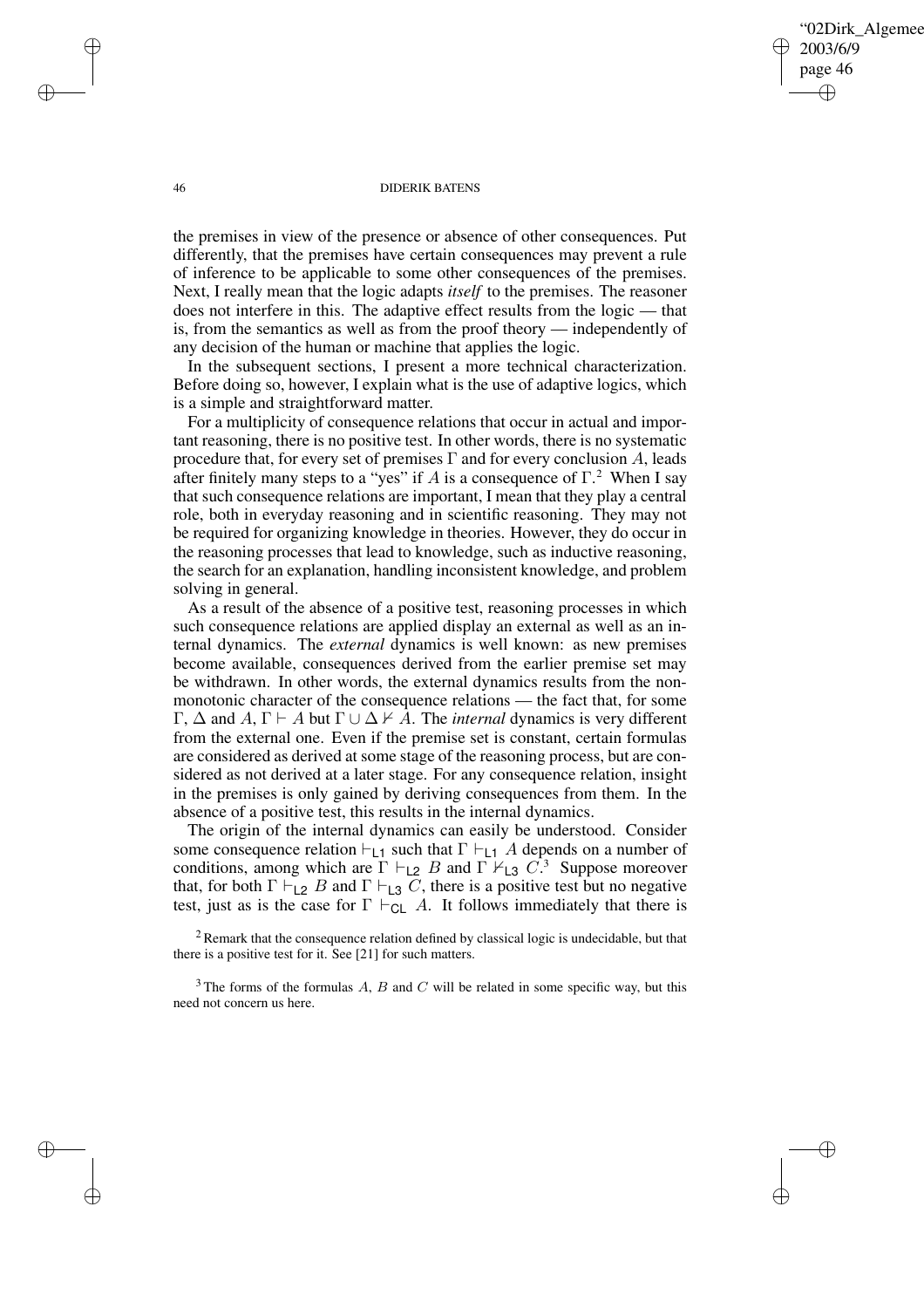✐

✐

✐

neither a positive test nor a negative test for  $\Gamma \vdash_{\mathsf{L1}} A$ . As a result, any reasoning that aims at finding out whether A is L1-derivable from Γ will in general have to be dynamic (that is, except for specific A and Γ). Indeed, while one may apply the positive test to establish that  $\Gamma \vdash_{\mathsf{L2}} B$ , it will (in general) be impossible to establish that  $\Gamma \nvdash_{\mathsf{L}3} C$ . How might one react to this situation? The only sensible approach is to presuppose that  $\Gamma \nvdash_{\mathsf{L3}} C$  *unless and until* the opposite has been established. In other words, one will take  $\Gamma \vdash_{\mathsf{L2}} B$  as a provisional good reason to accept  $\Gamma \vdash_{\mathsf{L1}} A$ , but be prepared to review this conclusion at a later stage of the reasoning.

For specific A and Γ, there may be a *criterion* to establish  $\Gamma \vdash_{1,1} A$ . Any sensible person will then apply the criterion.<sup>4</sup> For other A and Γ, a decent heuristics may provide a reliable estimate of whether  $\Gamma \vdash_{1,1} A$  — this heuristics may pertain to the way in which the dynamic proof is extended after  $\Gamma \vdash_{\textsf{L2}} B$  has been established. All this, however, changes nothing to the occurrence of an internal dynamics in the reasoning process.

In subsequent sections, I shall present technical characterizations of (different kinds of) adaptive logics. This will include their semantics as well as their dynamic proof theories. The latter are extremely important. Adaptive logics are intended to *explicate actual forms of reasoning* and only their dynamic proofs provide one with such an explication.

I shall distinguish between flat and prioritized adaptive logics. An adaptive logic is called *flat* if all abnormalities are treated on a par. It is called *prioritized* if it avoids some abnormalities before avoiding others (and, where necessary, without avoiding the others). Put differently, a prioritized adaptive logic interprets a premise set as normally as possible with respect to a first set of abnormalities, interprets the result as normally as possible with respect to a second set of abnormalities, and so on. In Section 2, I shall characterize flat adaptive logics, in Section 3 prioritized ones.

After briefly pointing out the role of CL for the description and study of adaptive logics in Section 4, I shall present general characterizations of the semantics and of the dynamic proof theories in Section 5 and 6 respectively. In Section 7, I shall discuss the distinction between corrective and ampliative adaptive logics. Some final warnings are presented in Section 8.

<sup>4</sup> Still, if applying the criterion is extremely 'expensive' in comparison to the expense of a mistaken conclusion, one might decide not to apply it.

02Dirk\_Algemee

2003/6/9 page 47

✐

✐

✐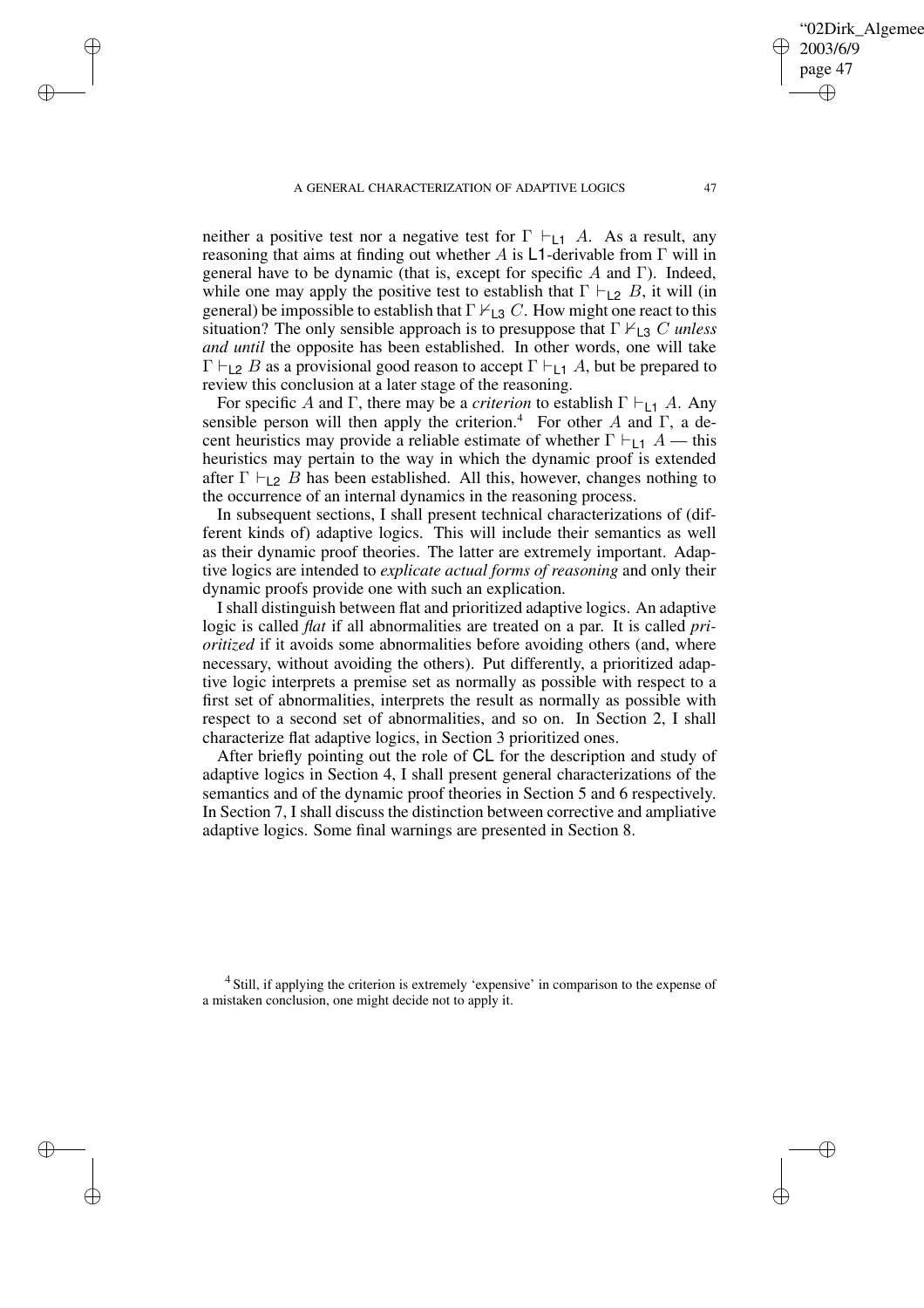# 02Dirk Algemee 2003/6/9 page 48 ✐ ✐

✐

✐

## 48 DIDERIK BATENS

## 2. *Flat Adaptive Logics*

A flat adaptive logic AL is characterized by a triple:

- (i) A *lower limit logic*: any monotonic logic.
- (ii) A *set of abnormalities*: a set of formulas characterized by a logical form.
- (iii) An *adaptive strategy*: this specifies what it means to interpret the premises 'as normally as possible'.

The lower limit logic LLL is the stable part of the adaptive logic, the part that is not subject to adaptation.<sup>5</sup> From a proof theoretic point of view, the lower limit logic delineates the rules of inference that hold unexceptionally. From a semantic point of view, the adaptive models of  $\Gamma$  are a selection of the lower limit models of Γ. It follows that  $Cn_{\text{LLL}}(\Gamma) \subseteq Cn_{\text{AL}}(\Gamma)$ .

The set of abnormalities — the term will become clear in the next paragraph —  $\Omega$  comprises the formulas<sup>6</sup> that are presupposed to be false, unless and until proven otherwise.  $\Omega$  may comprise those formulas of the logical form that fulfil a certain restriction, *provided* that, for every formula B of the logical form, some  $\Delta \subseteq \Omega$  is such that  $B \vdash_{\mathsf{LLL}} \bigvee(\Delta)$ . Let us consider some examples. In many inconsistency-adaptive logics,  $\Omega$  is the set of formulas of the form  $\exists (A \land \neg A)$ , in which  $\exists A$  abbreviates the existential closure of A. In others, the set is restricted, for example, to formulas in which  $A$  is primitive (contains no logical symbols except for identity). In this case, the lower limit logic LLL should warrant that, for every B of the form  $\exists (A \land \sim A)$ , there is a  $\Delta \subseteq \Omega$  such that  $B \vdash_{\textsf{LLL}} \bigvee(\Delta)$ . In the basic inductive logic from [13], the set of abnormalities consists of all formulas of the form  $\exists A \wedge \exists \sim A$ in which  $A$  is purely functional (no individual constants, quantifiers or sentential letters occur in it). Here the lower limit logic is CL and, for every B of the form  $\exists A \land \exists \sim A$ , there is a  $\Delta \subseteq \Omega$  such that  $B \vdash_{\mathsf{CL}} \bigvee (\Delta)$ .<sup>7</sup>

If the lower limit logic is extended with the requirement that no abnormality is logically possible, one obtains a monotonic logic, which is called the

<sup>5</sup> Typically, the lower limit consequences of a set of premises relate to the adaptive consequences as follows:  $\Gamma \vdash_{\text{LLL}} A$  iff  $\Gamma \cup \Delta \vdash_{\text{AL}} A$  for all sets of formulas  $\Delta$ .

 $6$  For some logics, the abnormalities are couples consisting of an open formula with  $n$ free variables and of an n-tuple of elements of the domain.

<sup>7</sup> Some flat adaptive logics were described as formula-preferential systems in [23] — see also [1]. It is not clear whether this may be done for all adaptive logics, but the approach is clearly a useful challenge to the Ghent one.

✐

✐

✐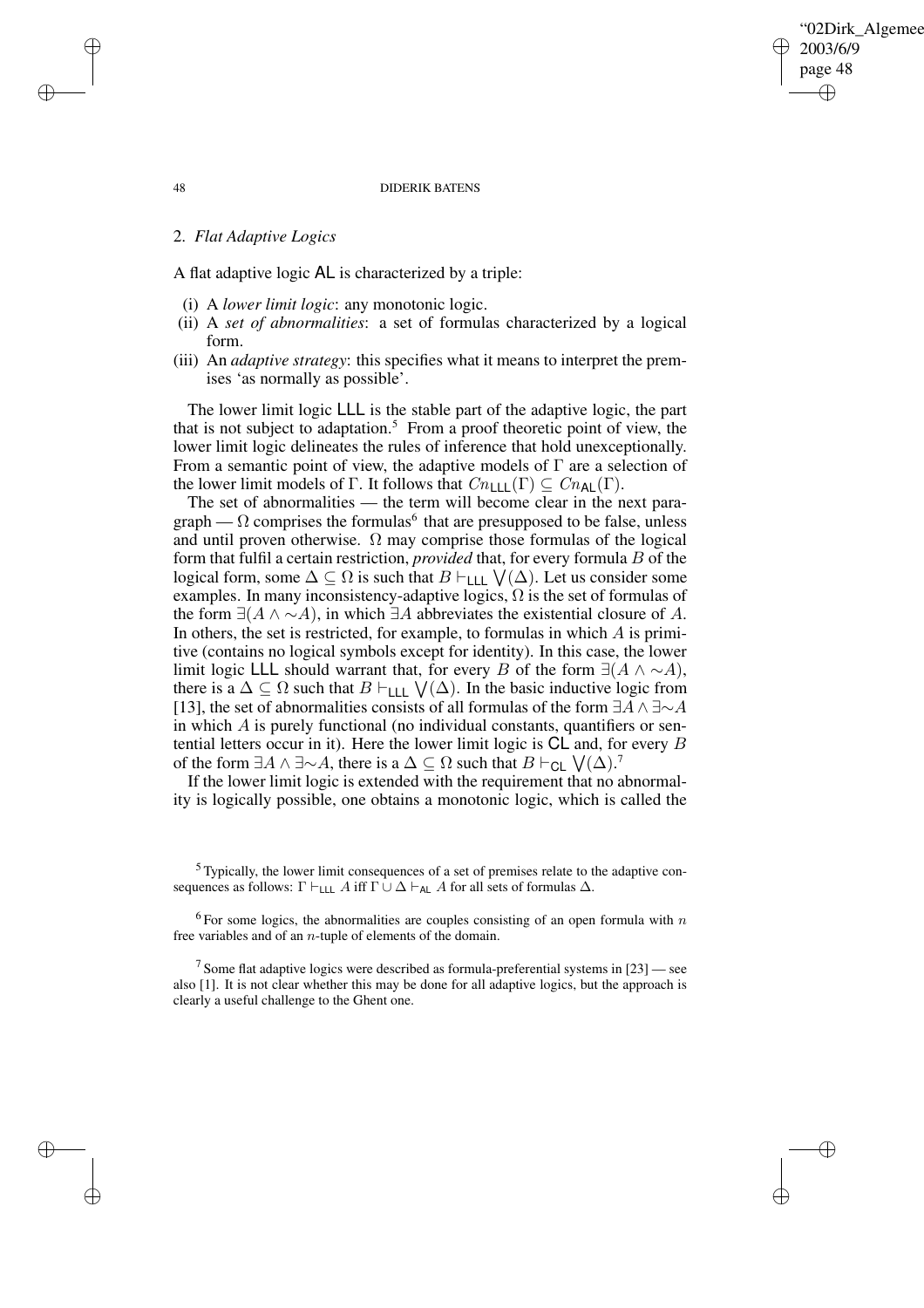✐

✐

✐

*upper limit logic* ULL. <sup>8</sup> The effect is easily seen by considering the semantics. An adequate semantics for the upper limit logic is obtained by selecting those lower limit logic models that verify no abnormality. The name "abnormality" refers to the upper limit logic. ULL requires premise sets to be normal, and 'explodes' abnormal premise sets (assigns them the trivial consequence set).

Some examples are useful to clarify the matter. If the lower limit logic is CL and the set of abnormalities comprises the formulas of the form  $\exists A \wedge$  $\exists \sim A$  (see above), then the upper limit logic is obtained by adding to CL the axiom  $\exists A \supset \forall A$ .<sup>9</sup> If, as is the case for many inconsistency-adaptive logics, the lower limit logic is a paraconsistent logic<sup>10</sup> PL which contains  $CL$ ,<sup>11</sup> and the set of abnormalities comprises the formulas of the form  $\exists (A \wedge \neg A)$ , then the upper limit logic is  $CL$ .<sup>12</sup> The importance of the set of abnormalities is obvious. If the premise set does not require any abnormality to obtain, the adaptive logic will deliver the same consequences as the upper limit logic. If the premise set requires some abnormalities to obtain, the adaptive logic will still deliver more consequences than the lower limit logic, viz. all upper limit consequences that are not 'blocked' by those abnormalities. In sum, the adaptive logic interprets the set of premises 'as much as possible' in agreement with the upper limit logic; it avoids abnormalities 'in as far as' the premises permit.

Given a lower limit logic and a strategy, different sets of abnormalities may result in the same upper limit logic but still lead to a different adaptive logic. Suppose that the lower limit logic is a rich paraconsistent logic PL, and that the set of abnormalities  $\Omega$  is either all formulas of the form  $\exists (A \land \sim A)$  or all such formulas that are not PL-equivalent to a disjunction of (less complex)

<sup>8</sup> This is the reason why the set of abnormalities  $\Omega$  has to be characterized by some logical form.

<sup>9</sup> Semantically, this logic is characterized by those CL-models in which, for each predicate  $\pi$  of adicity  $i, v(\pi) \in \{0, D^i\}$  in which  $D^i$  is the *i*-th Cartesian product of the domain.

<sup>10</sup> A logic is paraconsistent iff it does not validate all instances of  $A \sim A \vdash B$ .

 $11$  See Section 4 for the precise meaning of "logic L1 contains logic L2".

 $12$  This is also the case if the lower limit logic LLL is such that all formulas of the form  $\exists (A \land \sim A)$  are LLL-equivalent to disjunctions of members of  $\Omega$ . By defining the upper limit logic ULL in such a way that all members of  $\Omega$  are logically false, one at once warrants that all formulas of the form  $\exists (A \land \sim A)$  are logically false in ULL.

02Dirk Algemee

2003/6/9 page 49

✐

✐

✐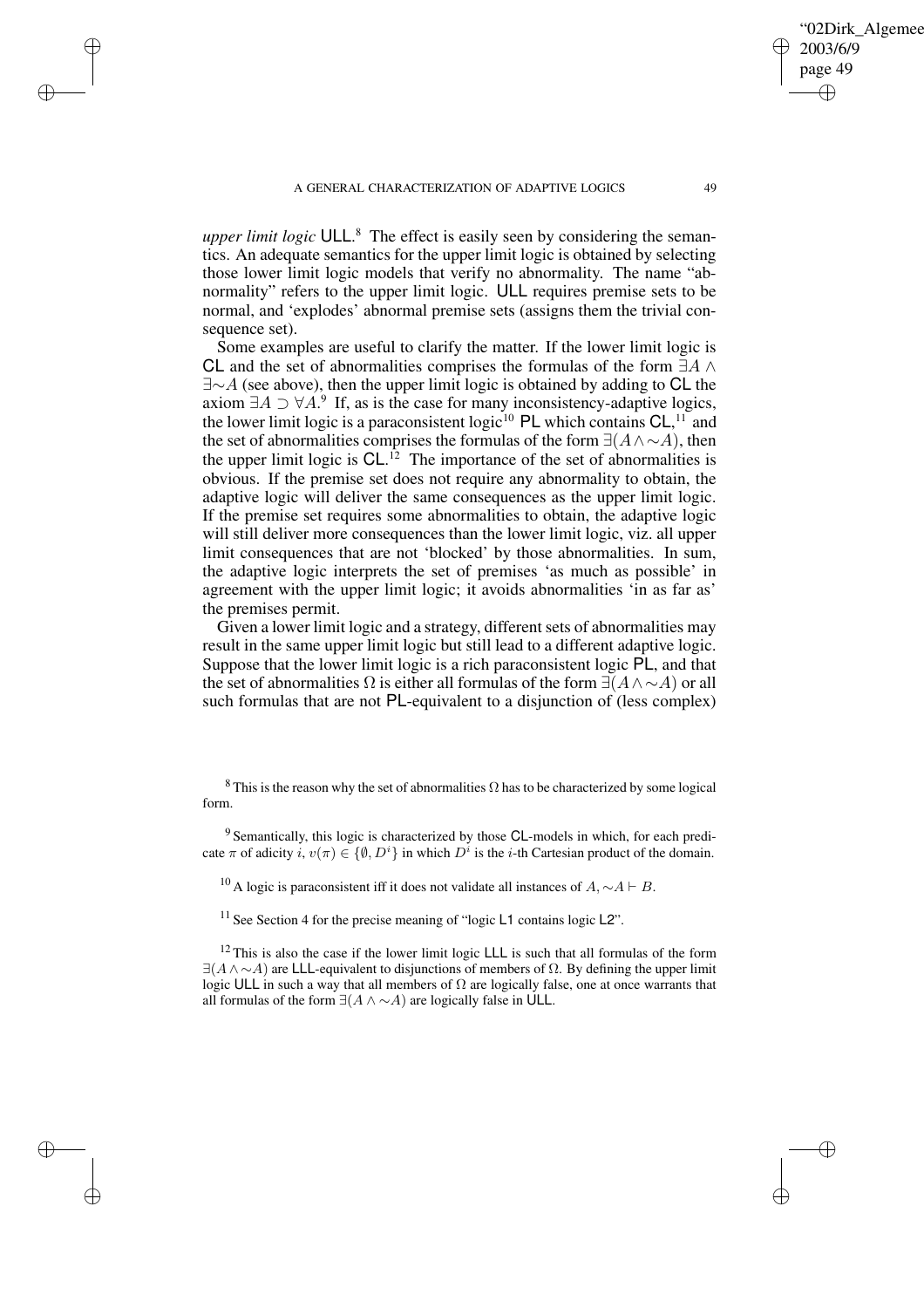02Dirk Algemee 2003/6/9 page 50 ✐ ✐

✐

✐

#### 50 DIDERIK BATENS

formulas of that form.<sup>13</sup> In both cases, the upper limit logic is the same. Even if combined with the same strategy, however, the resulting adaptive logics are different. If  $\Omega$  is the restricted set, one obtains a usual and wellbehaving adaptive logic. If  $\Omega$  comprises the formulas of the form  $\exists (A \wedge \neg A)$ , the rich paraconsistent logic PL will cause the adaptive logic to be a flip-flop logic — one that behaves as the upper limit logic CL if the premise set is ∼-consistent and behaves as the lower limit logic PL if the premise set is ∼-inconsistent.<sup>14</sup>

Let us consider a further example. Where  $W$  is the set of closed formulas of the usual (non-modal) predictive language, let the lower limit logic be some standard modal logic ML and let  $\Omega$  be either  $\{\Diamond A \land \sim A \mid A \in \mathcal{W}\}\$ or  $\{\Box A \mid A \in \mathcal{W}; \ \forall_{\text{ML}} \Box A\}$ . In both cases, the upper limit is Triv — the system in which A is logically equivalent to  $\Box A$  as well as to  $\Diamond A$ . However, the resulting adaptive logics are very different — see [13] for one involving the first set of abnormalities, and [14] for one involving the second set of abnormalities.

A very important matter has to be brought up at this point. For all that was said before, the reader might think that there is a well-defined set of formulas that need to behave abnormally in view of the premises. This is not the case. The complication derives from the fact that, except in the case of some specific lower limit logics — see below where I mention the Simple strategy — a set of premises may entail a disjunction of abnormalities (members of Ω) without entailing any of its disjuncts.

Disjunctions of abnormalities<sup>15</sup> will be called *Dab-formulas*. In the sequel, any expression of the form  $Dab(\Delta)$  will refer to the disjunction of the members of a finite  $\Delta \subseteq \Omega$ .<sup>16</sup> The Dab-formulas that are derivable by the lower limit logic from the premise set Γ will be called Dab-*consequences* of Γ. If  $Dab(\Delta)$  is a Dab-consequence of Γ, then so is  $Dab(\Delta \cup \Theta)$  for any

✐

✐

✐

<sup>&</sup>lt;sup>13</sup> Where the lower limit logic is  $CluNs$  — see for example  $[8]$  — the restriction comes to selecting those  $\exists (A \land \sim A)$  in which A is a primitive formula (does not contain a logical symbol, except for identity).

 $14$  Inattentive readers time and again misunderstood all adaptive logics as flip-flops. So, I defined some flip-flop logics, which are indeed adaptive, in order to illustrate the difference with usual adaptive logics. I always considered flip-flops as utterly uninteresting, until some interesting prioritized adaptive logics turned out to be flip-flops — see [13].

<sup>15</sup> I mean *classical* disjunctions of abnormalities — see Section 4.

<sup>&</sup>lt;sup>16</sup> So,  $Dab(\Delta)$  is the classical disjunction of the members of  $\Delta \subseteq \Omega$ . In many previous papers on specific adaptive logics,  $Dab(\Delta)$  functions in a slightly different way — where  $p \wedge \neg p \in \Omega$  we (our group) now write  $Dab({p \wedge \neg p})$  where we wrote  $Dab({p})$  before.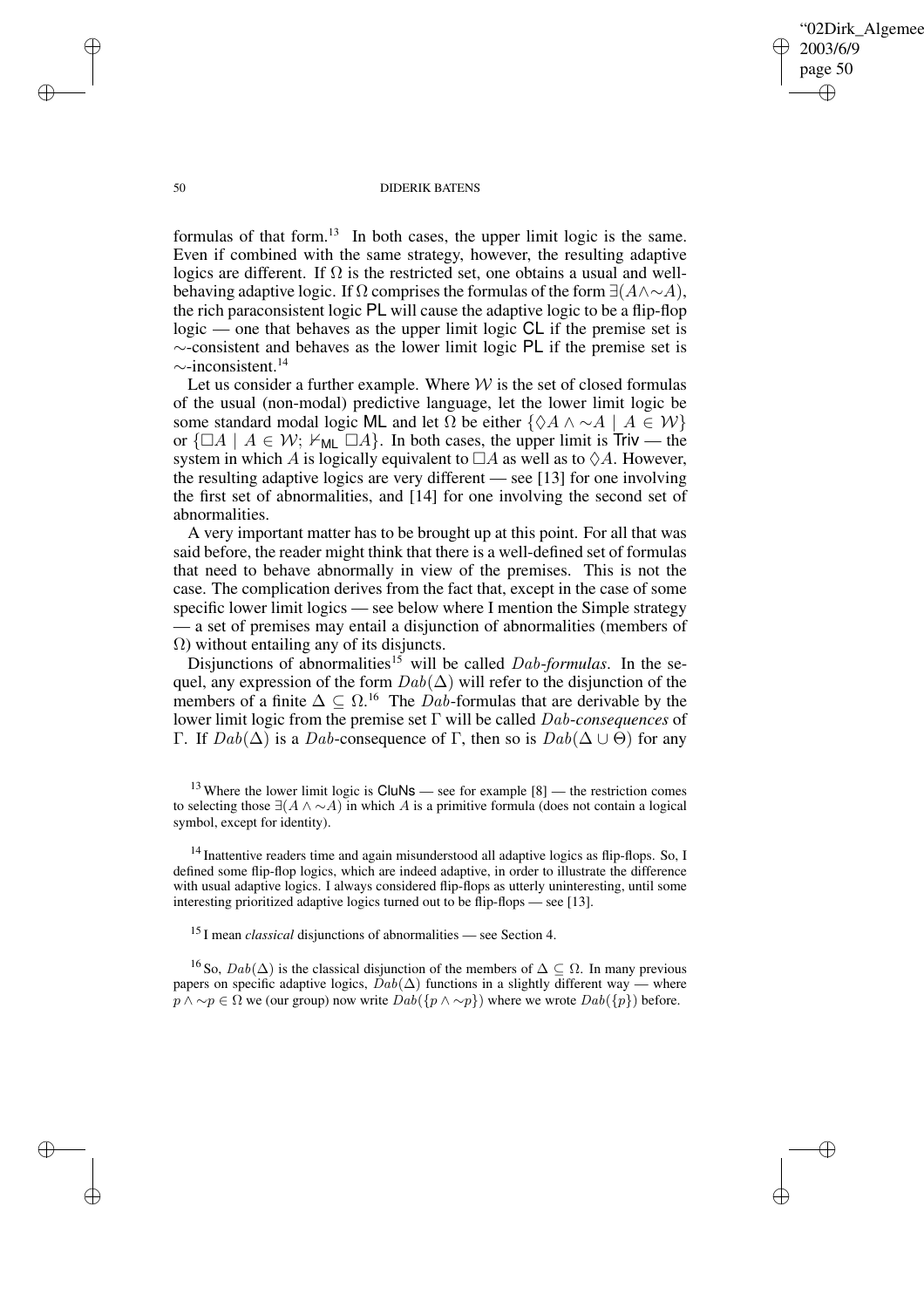✐

✐

✐

finite  $\Theta$ . For this reason, it is important to concentrate on the minimal  $Dab$ consequences of the premise set:  $Dab(\Delta)$  is a *minimal Dab*-consequence of Γ iff Γ  $\vdash$ <sub>LLL</sub> Dab( $\Delta$ ) and there is no Θ ⊂  $\Delta$  such that Γ  $\vdash$ <sub>LLL</sub> Dab(Θ). If  $Dab(\Delta)$  is a minimal Dab-consequence of Γ, then Γ determines that some member of  $\Delta$  behaves abnormally, but fails to determine which member of  $\Delta$  behaves abnormally. Adaptive logics are obtained by interpreting a set of premises 'as normally as possible'. As some minimal Dab-consequences of Γ may contain more than one disjunct, this phrase is not unambiguous. It is disambiguated by choosing a specific adaptive strategy.

The oldest known *strategy* is *Reliability* from [3], where it is discussed at the propositional level. Let  $U(\Gamma) = \{A \mid A \in \Delta \}$  for some minimal  $Dab$ consequence  $Dab(\Delta)$  of  $\Gamma$ } (the set of formulas that are unreliable on  $\Gamma$ ). The Reliability strategy considers a formula as behaving abnormally iff it is a member of  $U(\Gamma)$ . The effect of this on the semantics and proof theory will be discussed in subsequent sections.

The *Minimal Abnormality* strategy (first presented in [2] for the discussion of the propositional level in semantic terms) delivers some more consequences than the Reliability strategy. Suppose that  $Dab(\Delta_1)$ ,  $Dab(\Delta_2)$ , ... are the minimal Dab-consequences of Γ. Roughly — a more precise formulation follows later — the Minimal Abnormality strategy picks one member of each  $\Delta_i$  as behaving abnormally. Obviously, the strategy does not pick out a specific combination, but considers all of them.

Consider a simple propositional example for an inconsistency-adaptive logic:  $\Gamma = \{\sim p, \sim q, p \lor q, p \lor r, q \lor r\}$ . If the lower limit logic validates all of full positive logic,  $(p \land \sim p) \lor (q \land \sim q)$  is a minimal Dab-consequence of Γ. On the Reliability strategy, both  $p \land \sim p$  and  $q \land \sim q$  are unreliable with respect to  $\Gamma$  — or both p and q are unreliable with respect to  $\Gamma$  if one prefers a different mode of speech (see footnote  $26$ ) — and hence r is not an adaptive consequence of Γ. However, if the Minimal Abnormality strategy is chosen, then r is an adaptive consequence of Γ. Indeed, if  $p \wedge \sim p$  behaves abnormally (is true), then  $q \wedge \neg q$  behaves normally (is false) and hence r is true in view of  $\sim q$  and  $q \vee r$ ; if  $q \wedge \sim q$  behaves abnormally, then  $p \wedge \sim p$  behaves normally and hence r is true in view of  $\sim p$  and  $p \vee r$ . Both strategies are simple and perspicuous from a semantic point of view, but while the Reliability strategy leads to simple dynamic proofs, the dynamic proofs determined by the Minimal Abnormality strategy are rather complicated. Which strategy is adequate in a specific context of application is obviously a very different matter.

Some lower limit logics and sets of abnormalities are such that  $\Delta$  is a singleton whenever  $Dab(\Delta)$  is a minimal  $Dab$ -consequence of a premise set. If this is the case, the Reliability and Minimal Abnormality strategies lead to the same result and coincide with what is called the *Simple* strategy: a formula behaves abnormally just in case the abnormality is derivable from the

02Dirk\_Algemee

2003/6/9 page 51

✐

✐

✐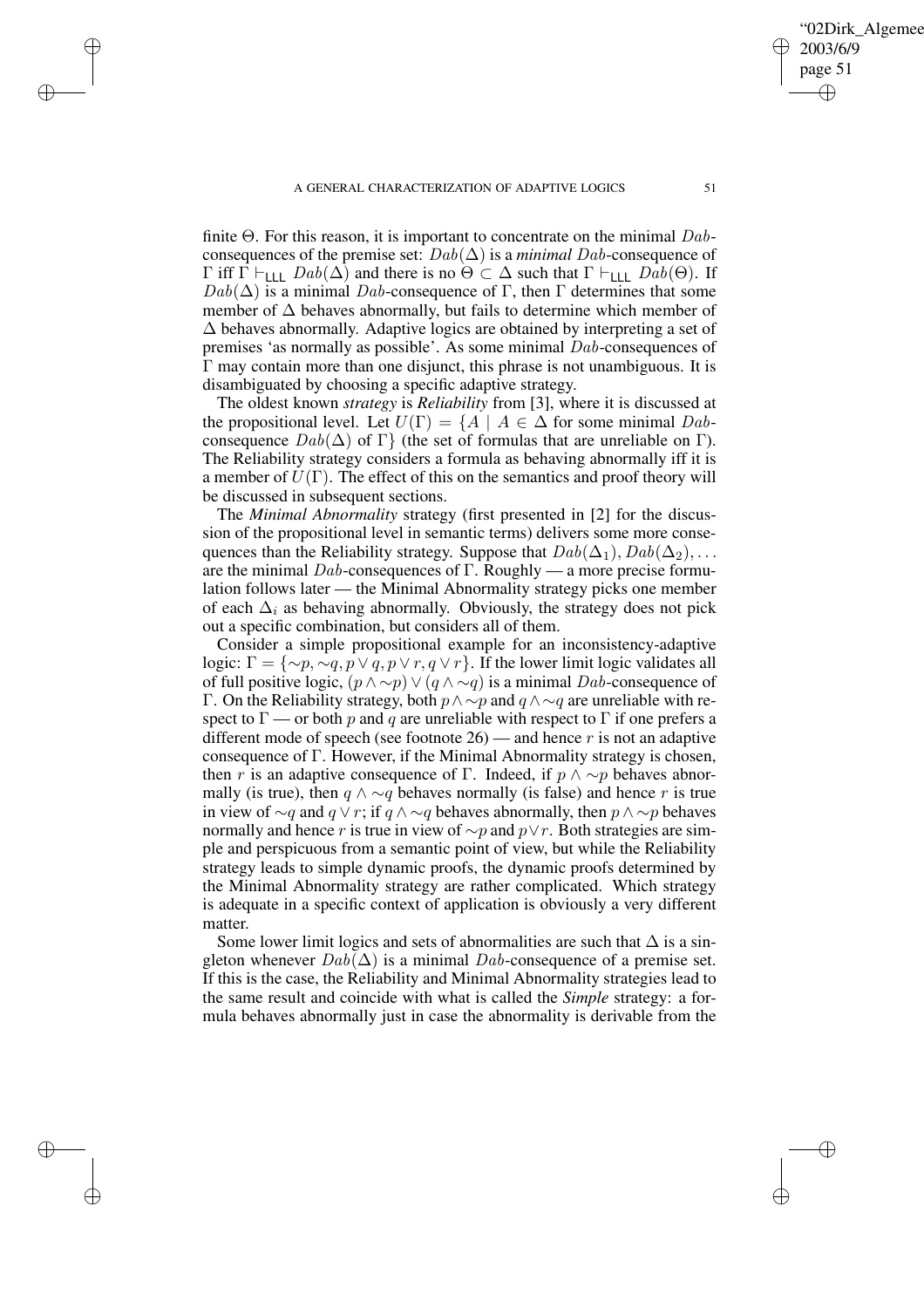✐

#### 52 DIDERIK BATENS

premise set — see [14] , [24] and [25] for examples. Several other strategies have been studied. Most of them were the result of characterizing an existing consequence relation by an adaptive logic. Examples may be found in [9], [12], [22] and [31].

# 3. *Prioritized Adaptive Logics*

Let us start with combined adaptive logics. If AL1 and AL2 are adaptive logics that have  $\Omega_1$  and  $\Omega_2$  as their respective sets of abnormalities and share their lower limit logic and strategy, a combined adaptive logic AL3 is obviously defined by the common lower limit logic and strategy and by the set of abnormalities  $\Omega_1 \cup \Omega_2$ .

In more interesting cases, the lower limit logics or the strategies are also different. Many combinations are possible in this case. In one of them, the consequence set of the combined adaptive logic L1 may be defined by  $Cn_{2}(Cn_{2}(\Gamma))$  in which L2 and L3 are themselves adaptive logics. L3 may, for example, select the consistent consequences<sup>17</sup> of  $\Gamma$  whereas L2 selects all inductive consequences (in the sense of  $IL<sup>r</sup>$  from [13]) of a premise set. I shall say no more on this as I have no clear idea of the possible combinations that have useful applications.

Prioritized adaptive logics are a specific kind of combination of adaptive logics. The present standard format is as follows. First, one introduces an operator to express the priorities. I shall write this operator as  $\Diamond$  because its logical structure turns out to be that of possibility. It may be read, for example, as "it is likely that", where "it is likely that it is likely that" is obviously weaker than "it is likely that". Indefeasible premises are represented by CLformulas; premises of the next highest priority are represented by a formula of the form  $\Diamond A$  in which A is a CL-formula; premises of the next highest priority by a formula of the form  $\Diamond \Diamond A$  in which A is a CL-formula; etc.

Just as flat adaptive logics, prioritized adaptive logics are defined from a lower limit logic, a set of abnormalities and a strategy. They differ from flat adaptive logics in two respects. First, the set of abnormalities is defined as a union of sets:  $\Omega = \Omega_1 \cup \Omega_2 \cup \ldots$  — there is no need to have a finite bound to this — each of them characterized by some formula of increasing complexity (containing increasing sequences of the symbol  $\Diamond$ ). Typically,  $\Omega_1$  will be characterized by such formulas as  $\Diamond A \land \Diamond A$  or  $\Diamond A \land \Diamond \sim A$ ,  $\Omega_2$ by such formulas as  $\Diamond \Diamond A \land \Diamond A$  or  $\Diamond \Diamond A \land \Diamond \Diamond \sim A$ , etc. The second difference pertainsto the strategy. One way to look at the difference is by saying that the

✐

✐

✐

<sup>&</sup>lt;sup>17</sup> This may for example proceed as follows:  $\Gamma$  is closed by some paraconsistent logic L4, and L3 selects those  $A \in Cn_{\mathsf{L}4}(\Gamma)$  for which  $\{A\} \cup \Delta$  is consistent whenever  $\Delta \subseteq Cn_{\mathsf{L}4}(\Gamma)$ is consistent. In more interesting cases, L4 is itself an inconsistency-adaptive logic.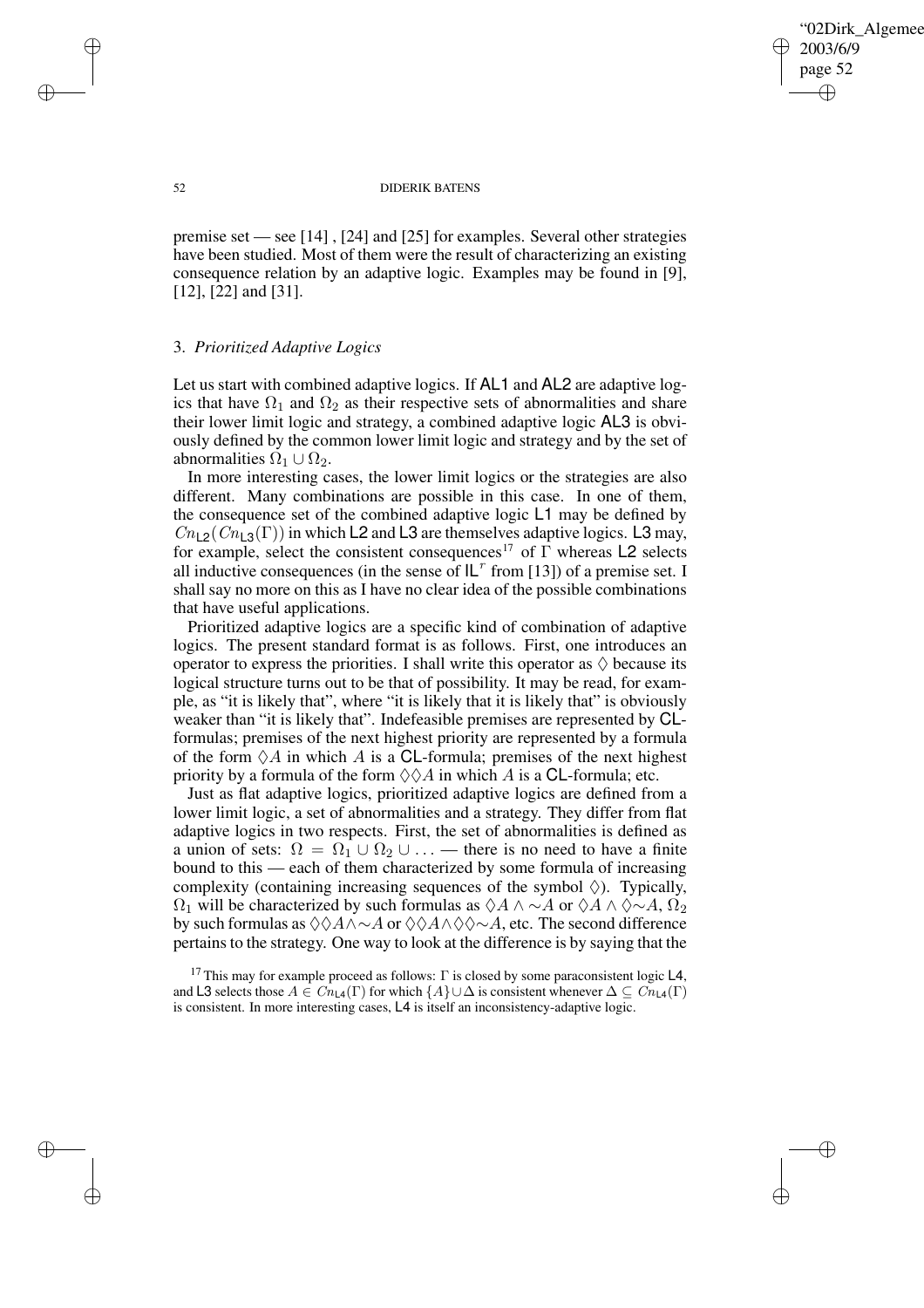✐

✐

✐

strategy first interprets the premises 'as normally as possible' with respect to  $\Omega_1$ , next with respect to  $\Omega_2$ , and so on.

A prioritized adaptive logic AL may be seen as a superposition of adaptive logics  $AL_1$ ,  $AL_2$ , ... that share their lower limit logic and strategy with AL and differ from each other in that their respective sets of abnormalities are  $\Omega_1, \Omega_2, \ldots$  If  $\Diamond^n$  is the longest sequence of diamonds occurring in the modal premise set Γ, a finite characterization is obtained by choosing  $\Omega_n \cup$  $\Omega_{n+1} \cup \ldots$  as the set of abnormalities of  $\mathsf{AL}_n$ . One then has:

$$
Cn_{\mathsf{AL}}(\Gamma) = Cn_{\mathsf{AL}_n}(\ldots (Cn_{\mathsf{AL}_2}(Cn_{\mathsf{AL}_1}(\Gamma)))\ldots).
$$

While this is nice as a definition, it is essential that the dynamic proof theory of AL does not follow this line — see Section 6.

Obviously, all three components of prioritized adaptive logics may be varied, but even varying the lower limit logic allows one to see the enormous scope of the variation, even for modal logics extending CL. Here are some examples: a predicative version of  $\overline{T}$  is the lower limit logic in [17] and [31], a predicative version of S5 and a very non-standard modal extension of CL, viz. IM, are the lower limit logics of systems studied in [13]. In all these cases, the upper limit logic is the modal system Triv.

In other approaches, the premises are represented by an  $n$ -tuple of sets each of which has a different priority. For example, the premises may be written as

$$
\Sigma = \langle \Gamma_0, \Gamma_1, \dots, \Gamma_m \rangle \tag{1}
$$

in which the members of  $\Gamma_0$  (the 'real' premises) receive maximal priority, the members of  $\Gamma_1$  receive a lower priority, etc. The idea underlying such constructions is to define a consequence set that is the deductive closure in terms of some monotonic logic (usually CL) of  $\Gamma_0$  plus as much of  $\Gamma_1$  as may consistently be added to  $\Gamma_0$ , plus as much of  $\Gamma_2$  as may be consistently added to the union of  $\Gamma_0$  with the retained subset of  $\Gamma_1$ , etc.

Several different such constructions are possible — see for example [20] for an extensive study. It is fairly simple to characterize consequence relations defined along these lines in terms of prioritized adaptive logics. Where  $\Diamond^i A$  abbreviates A preceded by i occurrences of  $\Diamond$ , a sequence of CLpremise sets such as (1) is 'translated' to the modal premise set

$$
\{\Diamond^{i} A \mid A \in \Gamma_{i}\} \quad (0 \le i \le m)
$$
 (2)

or to something of the same sort.

The characterization of such consequence relations in terms of a prioritized adaptive logic has two major advantages. The first is that the consequence relations are supplied with a proof theory (which explicates actual

'02Dirk\_Algemee

2003/6/9 page 53

✐

✐

✐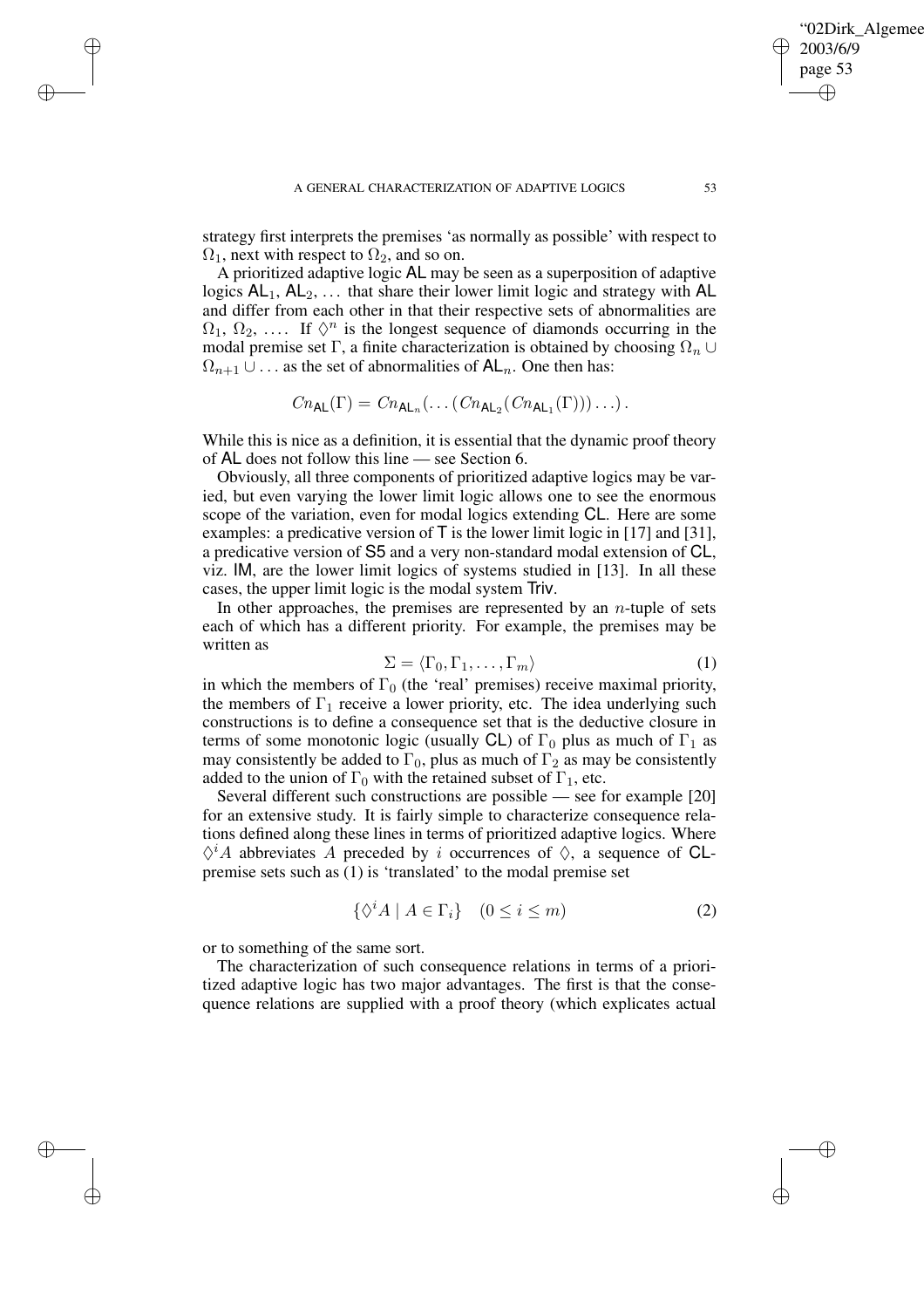'02Dirk\_Algemee 2003/6/9 page 54 ✐ ✐

✐

✐

## 54 DIDERIK BATENS

reasoning according to the consequence relations). The second is that the adaptive characterization immediately leads to interesting variants of consequence relations. While the prioritized consequence relations defined for (1) define the deductive closure by some monotonic logic  $\mathsf{L}$  of a subset of  $\Gamma_0 \cup \Gamma_1 \cup \ldots \cup \Gamma_m$ , the variants define the L-closure of a subset of  $Cn_{\mathcal{L}}(\Gamma_0)\cup\ldots\cup Cn_{\mathcal{L}}(\Gamma_m)$ , in which L' may be identical to L, but also different from L. For many applications, this leads to a more adequate approach see for example [31] and [13]. Moreover, even the formulation (2) is superior to (1). Indeed, it is odd that the priorities of the members of the different  $\Gamma_i$  are suppressed to the (informal) metalanguage. If different premises have really a different status, it seems desirable that this shows in the object language.

# 4. *The Role of Classical Logic*

The Dab-formulas mentioned in the two preceding sections were said to be *classical* disjunctions of abnormalities. If the lower limit logic does not contain classical disjunction, one adds it (using a symbol that is different from the 'local' disjunction). It is even advisable to go further. Let us say that a lower limit logic LLL contains CL iff there is a fragment  $\mathcal{L}'$  of the language  $\mathcal L$  of LLL such that, whenever  $\Gamma$  and  $\Lambda$  are formulas of  $\mathcal L'$ , then  $\Gamma \vdash_{\mathsf{LLL}} A$  iff  $\Gamma \vdash_{\mathsf{CL}} A$ .

Let me clarify this by an example. Let  $\sim$  be the standard negation of the standard CL-language  $\mathcal{L}'$  and let PL be a paraconsistent logic in which all logical symbols of  $\mathcal{L}'$  have the same meaning as in CL, except that  $\sim$ is weaker in being paraconsistent. Suppose now that one extends  $\mathcal{L}'$  to  $\mathcal{L}$ by adding  $\neg$  and giving it exactly the meaning that  $\sim$  has in CL.<sup>18</sup> In the context of CL,  $\neg A$  is equivalent to  $\sim A$ . In the context of PL,  $\sim$  is the paraconsistent negation whereas  $\neg$  is classical negation. With respect to the extended language, PL is still weaker than CL because, for example,  $p \vee p$  $q, \sim p \vdash_{\mathsf{CL}} q$  whereas  $p \lor q, \sim p \nvdash_{\mathsf{PL}} q$ . However, PL contains CL in the following sense. Let  $f(A)$  be the result of replacing every occurrence of  $\sim$ in A by  $\neg$  and let  $f(\Gamma) = \{f(A) \mid A \in \Gamma\}$ . Then obviously  $\Gamma \vdash_{\mathsf{CL}} A$  iff  $f(\Gamma) \vdash_{\mathsf{PL}} f(A).$ 

In general, if LLL does not contain CL in this sense, then it is advisable to extend both the language and the lower limit logic with a set of new logical symbols to the effect that LLL contains CL — see [7] for an example in

✐

✐

✐

<sup>&</sup>lt;sup>18</sup> One way to obtain this result is first extending  $\mathcal{L}'$  with  $\perp$ , characterized by the axiom  $\perp \supset A$ , and defining  $\neg A =_{df} A \supset \perp$ .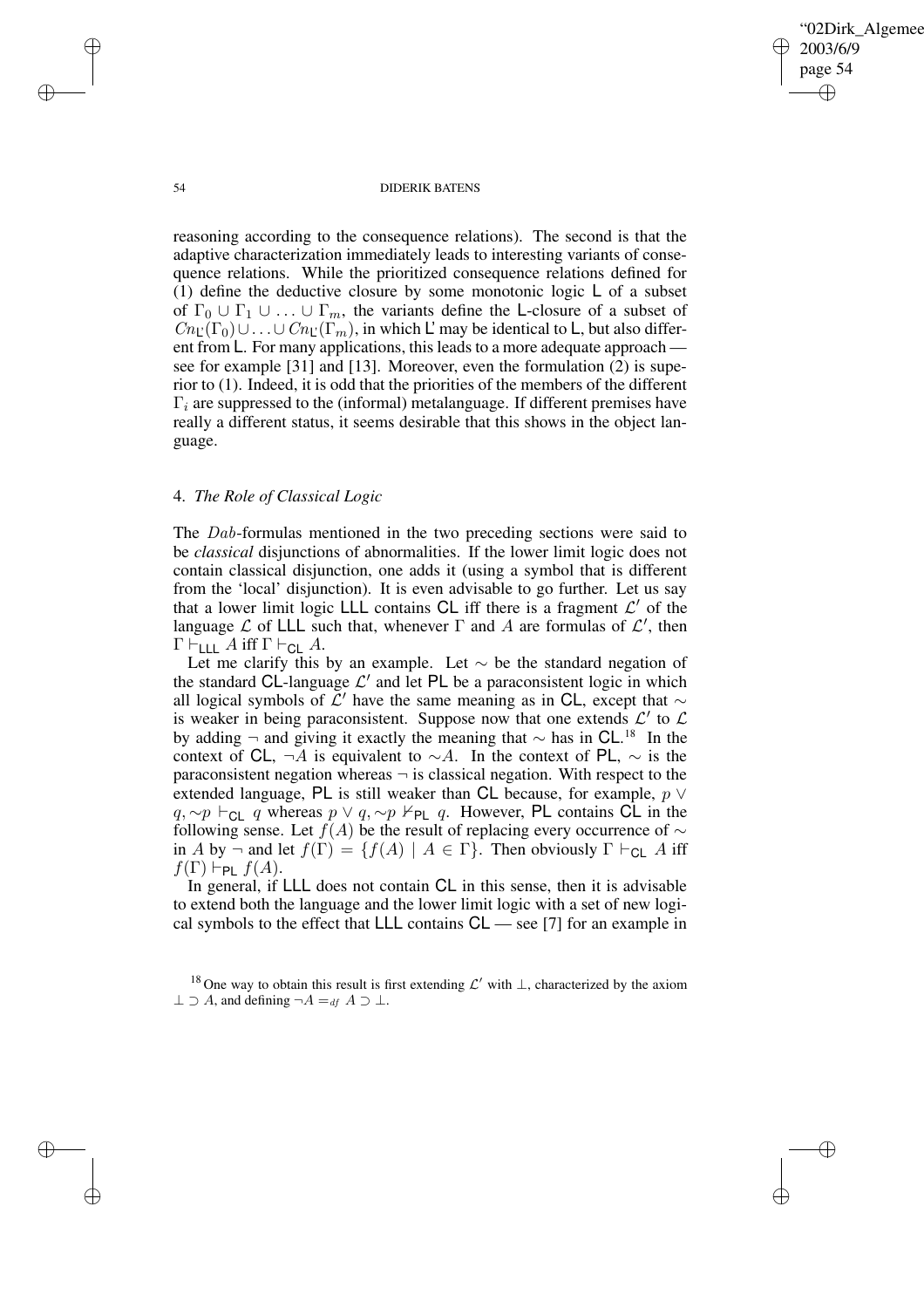which all 'original' logical symbols are non-classical but have classical alternatives. This not only makes it possible to characterize the adaptive logic in the standard way described in the two preceding sections. It also greatly simplifies metatheoretic proofs.

Often this move has a merely technical effect, viz. in case the premises are formulated in a fragment of the language that does not contain all classical logic symbols. This is the case for the originally intended application contexts of most adaptive logics. Of course, nothing prevents one, when it makes sense with respect to the application context, to employ the full (extended) language in the proof or even in the premises. In the following two sections, I shall suppose that the lower limit logic contains CL in the sense of the previous paragraph, and that the logical symbols that occur in the text have the meaning they have in CL.

# 5. *The Semantics*

✐

✐

✐

✐

The semantics of all adaptive logics is defined in the same way in terms of the lower limit logic LLL, the set of abnormalities  $\Omega$  and the strategy — let ULL be the upper limit logic defined by LLL and Ω. I shall start with *flat* adaptive logics.

 $M \models A$  will denote that M assigns a designated value to A, in other words that  $M$  verifies  $A$ . If the semantics is two-valued — and it is shown in [27] that any semantic system may be rephrased in two-valued terms then  $M \models A$  comes to  $v_M(A) = 1$ .  $M \models \Gamma$  will denote that M verifies all members of Γ.

For any LLL-model, we define its abnormal part:

*Definition 1*:  $Ab(M) = \{A \in \Omega \mid M \models A\}$ 

Where  $Dab(\Delta_1)$ ,  $Dab(\Delta_2)$ , ... are the minimal Dab-consequences of the premise set  $\Gamma$ ,<sup>19</sup>  $U(\Gamma) = \Delta_1 \cup \Delta_2 \cup \ldots$  is the set of formulas that are unreliable with respect to  $\Gamma$ . Let  $\overline{AL}^r$  and  $AL^m$  be the adaptive logics defined from LLL and  $\Omega$  by the Reliability strategy and the Minimal Abnormality strategy respectively.

*Definition* 2: *A* LLL*-model M of*  $\Gamma$  *is* reliable *iff*  $Ab(M) \subseteq U(\Gamma)$ *.* 

'02Dirk Algemee

2003/6/9 page 55

✐

✐

✐

<sup>&</sup>lt;sup>19</sup> The minimal Dab-consequences of  $\Gamma$  may be semantically defined in view of the soundness and completeness of LLL with respect to its semantics.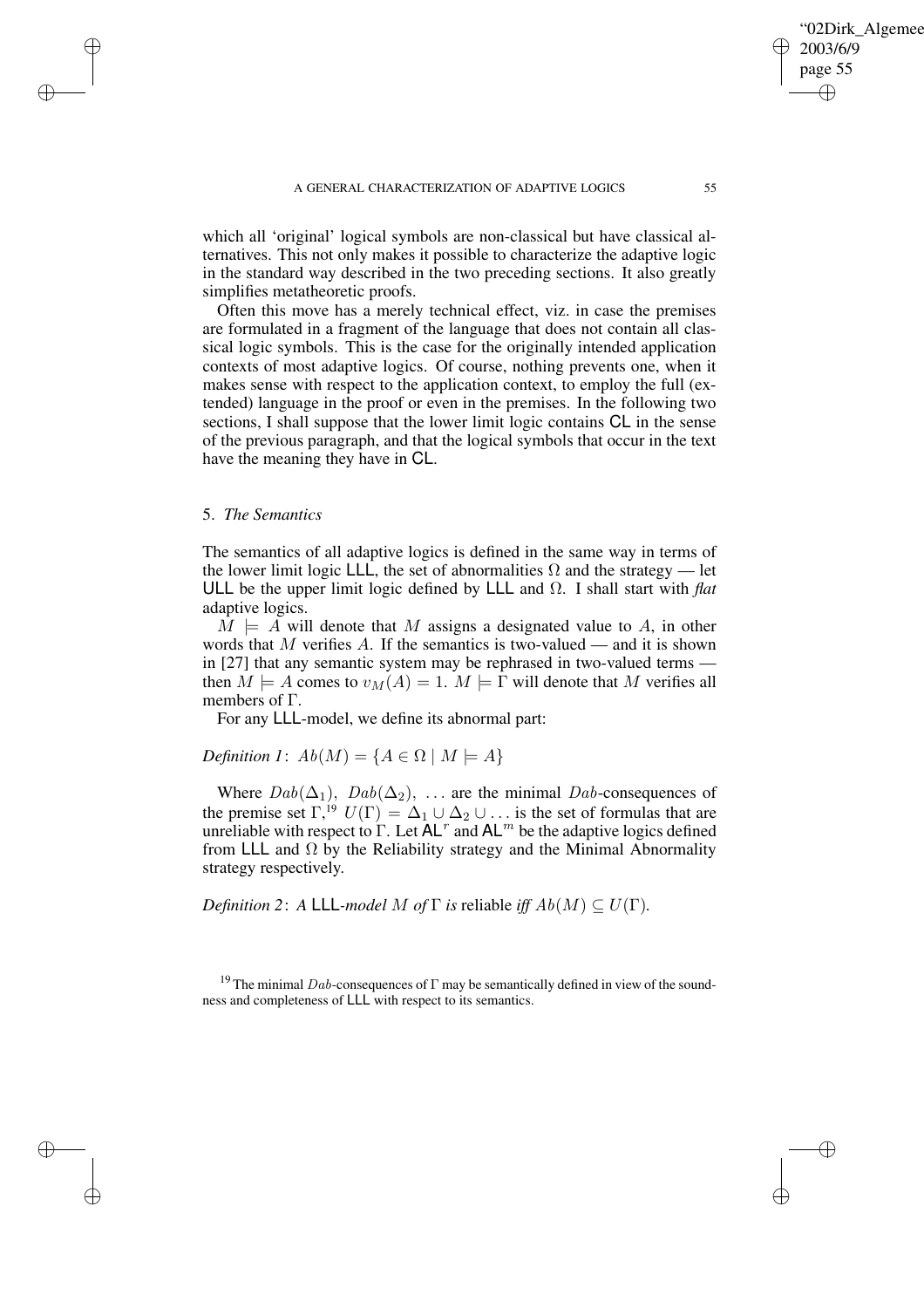✐

## 56 DIDERIK BATENS

In other words, M is a reliable model of  $\Gamma$  iff all abnormalities verified by M are unreliable with respect to Γ. Intuitively,  $U(\Gamma)$  comprises the abnormalities that, in view of the Reliability strategy, cannot be avoided if all members of Γ are supposed to be true. A reliable model is one that verifies no other abnormalities.

# *Definition* 3:  $\Gamma \models_{\mathsf{AL}^T} A$  *iff* A *is verified by all reliable models of*  $\Gamma$ *.*

✐

✐

✐

✐

*Definition 4*: *A* LLL*-model* M *of* Γ *is* minimally abnormal *iff there is no*  $LLL$ *-model*  $M'$  *of*  $\Gamma$  *such that*  $Ab(M') \subset Ab(M)$ *.* 

In other words, M is a minimally abnormal model of  $\Gamma$  iff no other lower limit model of  $\Gamma$  is (set theoretically) less abnormal than  $M$ .<sup>20</sup>

*Definition* 5:  $\Gamma \models_{\mathsf{Al}} m A$  *iff* A *is verified by all minimally abnormal models of* Γ*.*

The special status of adaptive logics appears from their semantics. It does not make sense to say that a model is reliable or minimally abnormal, but only to say that a LLL-model is a reliable model (or a minimally abnormal model) *of* Γ. 21

Let us now turn to *prioritized* adaptive logics. First remember that their set of abnormalities is a union of sets:  $\Omega = \Omega_1 \cup \Omega_2 \cup \dots$  Next, the lower limit logic LLL and the upper limit logic ULL are only different with respect to modal premises (premises of the form  $\Diamond^i A$ ). In other words, if A and all members of  $\Gamma$  are closed formulas of the standard **CL**-language, then  $\Gamma \vdash_{\textsf{LLL}} A$  iff  $\Gamma \vdash_{\textsf{ULL}} A$ . Finally, for every LLL-model M and for every priority level  $i \in \mathbb{N} - \{0\}$ , we define  $Ab^{i}(M) =_{df} \{A \in \Omega^{i} | M \models A\}$ .

There is a simple way to characterize the semantics. For any priority level  $i \in \mathbb{N}$  (remark that zero is included here), we define a set  $\mathcal{M}_i$  of selected LLL-models of Γ. Let  $Dab^i(\Delta)$  ( $i \geq 1$ ) denote a  $Dab$ -formula  $Dab(\Delta)$  with  $\Delta \subseteq \Omega_i$ . For each priority level  $i \in \mathbb{N}$ ,  $\mathcal{M}_i$  determines a set of *minimal*  $Da\overline{b}^{i+1}$ -consequences of  $\Gamma$ . These are the minimal  $Dab^{i+1}$ -formulas that are verified by all members of  $\mathcal{M}_i$ . Where  $Dab^i(\Delta_1)$ ,  $Dab^i(\Delta_2)$ , ... are the

 $20$  As I see it, this definition makes only sense if it can be demonstrated that, for any model  $M$  that is not minimally abnormal, there is a minimally abnormal model  $M'$  such that  $Ab(M') \subset Ab(M)$  — see [8] and, for a generalization, [10].

 $^{21}$  For stubborn readers: no LLL-model is reliable or minimally abnormal with respect to all premise sets, and only the ULL-models are reliable and minimally abnormal with respect to the empty set. For the same reason, adaptive logics have no valid formulas and no theorems of their own:  $Cn_{\text{AL}}(\emptyset) = Cn_{\text{ULL}}(\emptyset)$  and the intersection of  $Cn_{\text{AL}}(\Gamma)$  for all  $\Gamma$  is  $Cn_{\text{LLL}}(\emptyset)$ .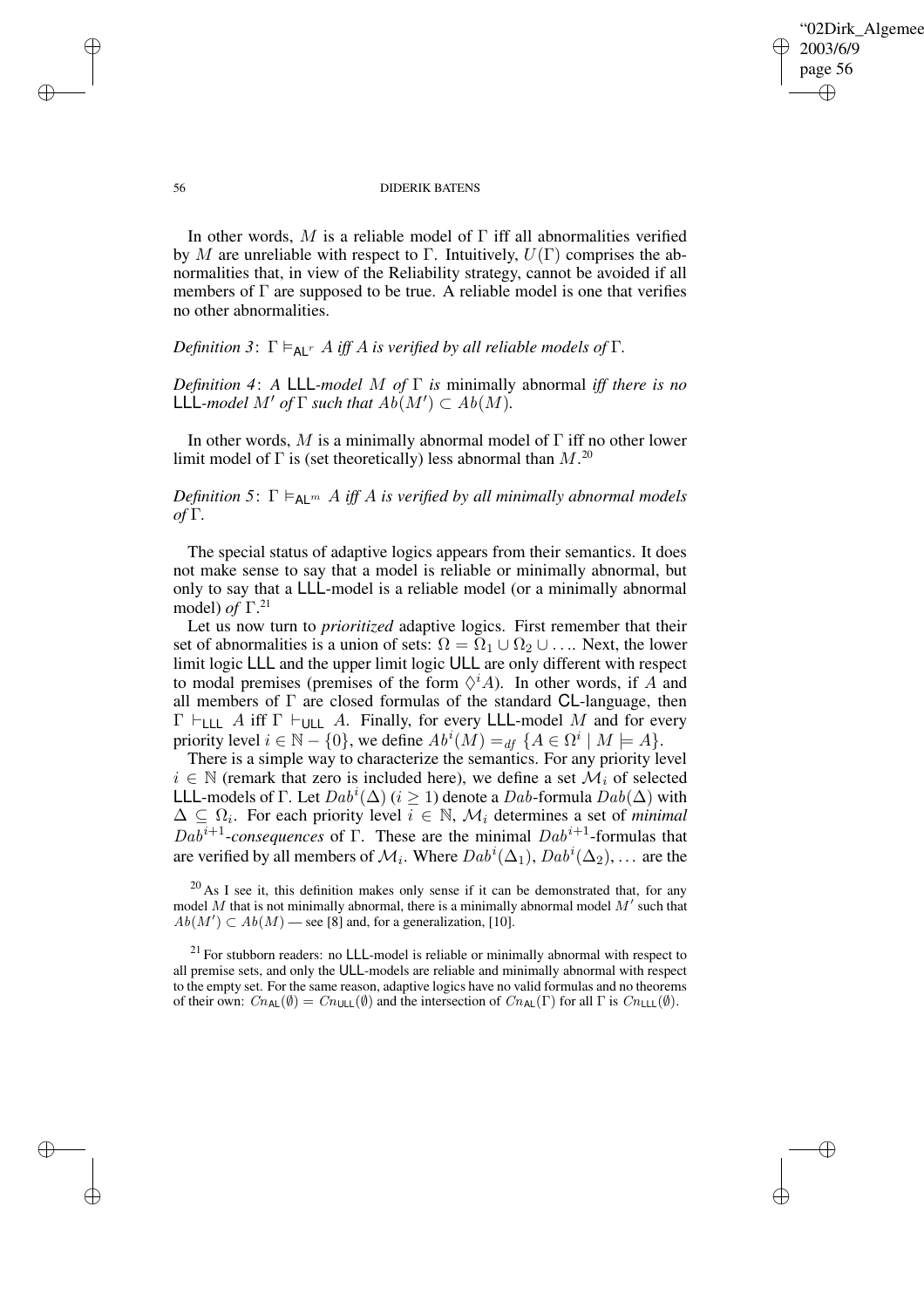✐

minimal  $Dab^i$ -consequences of  $\Gamma$ ,  $U^i(\Gamma) =_{df} \Delta_1 \cup \Delta_2 \cup ...$  The *reliable* models of  $\Gamma$  are obtained as follows,  $\tilde{M}$  being a variable for LLL-models:

$$
\mathcal{M}_0^r =_{df} \{ M \mid M \models \Gamma \}
$$

and

✐

✐

✐

✐

$$
\mathcal{M}_{i+1}^r =_{df} \{ M \in \mathcal{M}_i^r \mid Ab^{i+1}(M) \subseteq U^{i+1}(\Gamma) \}.
$$

M is a reliable model of  $\Gamma$  iff  $M \in \mathcal{M}_0^r \cap \mathcal{M}_1^r \cap \dots$  If there is a longest sequence of symbols  $\Diamond$  in  $\Gamma$  and its length is n, then  $U^i(\Gamma) = \emptyset$  for all  $i > n$ . Finally,  $\Gamma \models_{AL^r} A$  iff A is verified by every reliable model of  $\Gamma$ .

It is even simpler to obtain the *minimally abnormal* models of Γ:

$$
\mathcal{M}_0^m =_{df} \{ M \mid M \models \Gamma \}
$$

and

$$
\mathcal{M}^m_{i+1} =_{df} \{ M \in \mathcal{M}^m_i \mid \text{for no } M' \in \mathcal{M}^m_i, Ab^{i+1}(M') \subset Ab^{i+1}(M) \}
$$

M is a minimally abnormal model of  $\Gamma$  iff  $M \in \mathcal{M}_0^r \cap \mathcal{M}_1^r \cap \ldots$   $\Gamma \vDash_{\mathsf{AL}^m} A$ iff  $A$  is verified by every minimally abnormal model of  $\Gamma$ .

The following are easily seen to obtain for flat as well as for prioritized adaptive logics. In general,

$$
Cn_{\mathsf{LLL}}(\Gamma) \subseteq Cn_{\mathsf{AL}^r}(\Gamma) \subseteq Cn_{\mathsf{AL}^m}(\Gamma) \subseteq Cn_{\mathsf{ULL}}(\Gamma).
$$

If  $\Gamma$  is normal, then

$$
\mathit{Cn}_\mathsf{LLL}(\Gamma) \subset \mathit{Cn}_\mathsf{AL}(\Gamma) = \mathit{Cn}_\mathsf{AL}(\Gamma) = \mathit{Cn}_\mathsf{ULL}(\Gamma) \, ;
$$

if  $\Gamma$  is abnormal, then, in all interesting cases,<sup>22</sup>

$$
\mathit{Cn}_{{\mathsf{LLL}}}(\Gamma) \subset \mathit{Cn}_{{\mathsf{AL}}^r}(\Gamma) \subset \mathit{Cn}_{{\mathsf{AL}}^m}(\Gamma) \subset \mathit{Cn}_{{\mathsf{ULL}}}(\Gamma).
$$

<sup>&</sup>lt;sup>22</sup> As  $\Gamma$  is abnormal,  $Cn_{\text{ULL}}(\Gamma)$  is the trivial set (the set of all formulas). The other consequence sets are non-trivial, except if  $Cn_{\text{LLL}}(\Gamma)$  is trivial (Reassurance Theorem), which for example is the case if  $\Gamma$  is itself the trivial set.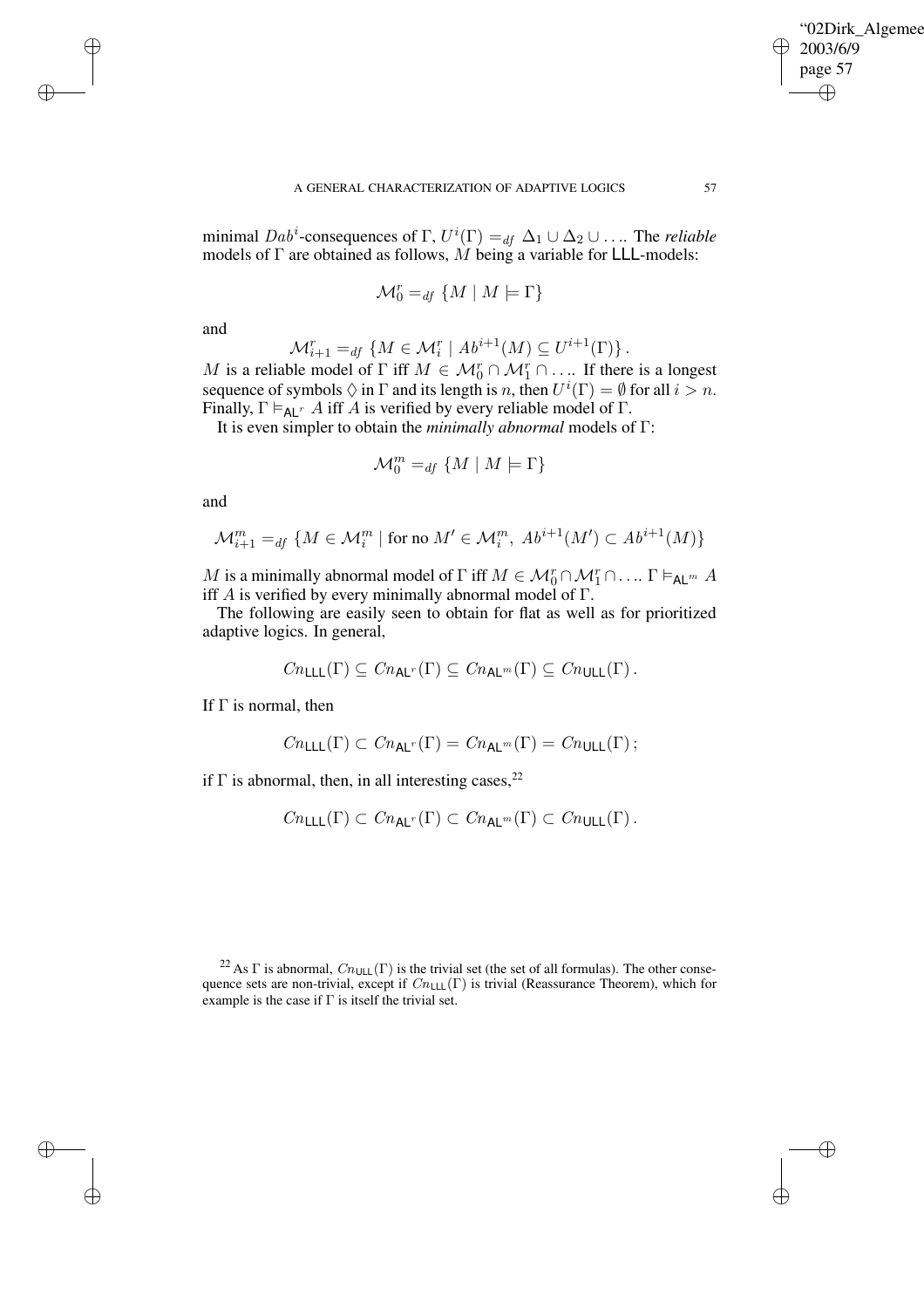02Dirk Algemee 2003/6/9 page 58 ✐ ✐

✐

✐

## 58 DIDERIK BATENS

# 6. *The Dynamic Proof Theory*

Dynamic proofs differ from usual proofs in two respects. The first pertains to annotated proofs.<sup>23</sup> Apart from (i) a line number, (ii) a formula, (iii) the line numbers of the formulas from which the formula is derived, and (iv) the rule by which the formula is derived (the latter two are the justification of the line), dynamic proofs also contain (v) a *condition*. If, as our research group now prefers, the condition is a set of abnormalities, then the meaning of the condition may be understood as follows: the formula (second element of the line) is derived unless one of the elements of the condition is true that is, provided the elements of the condition may be taken to be false on the premises.

The second difference with respect to usual proofs is that dynamic proofs are not only defined by a set of deduction rules, but also by a marking definition. The deduction rules allow one to add lines to the proof, the marking definition defines which lines are marked at a stage of the proof — I discuss "a stage of a proof" in detail later, but its meaning is intuitively clear: adding a new line brings the proof to its next stage.

The second element of a line is considered as derived from the premises at some stage of the proof iff the line is unmarked at that stage. A formula may be derived at one stage, not derived at a later one, and again derived at a still later one. In view of this, I later introduce a 'more stable' kind of derivability: final derivability. $24$  Intuitively, this is reached when the dynamics of a proof has stopped.  $\Gamma \vdash_{AL} A$  will indicate that A is finally derivable from Γ. This notion is provably sound and complete with respect to the semantics and is proof-independent: in whichever way a specific proof from  $\Gamma$  starts off, if  $\Gamma \vdash_{AL} A$ , then A can be finally derived in that specific proof.

Let us first have a look at the deduction rules. If they are formulated in generic format, they are identical for all adaptive logics in standard format. Let  $\Gamma$  be the set of premises as before.<sup>25</sup>

✐

✐

✐

 $23$  Non-annotated dynamic proofs are sequences of formulas as usual, except that some formulas may be marked as the proof proceeds. The marking definitions for such proofs are more complex than those for annotated proofs, which I present below.

 $24$  Of course, "derivability at a stage" is itself a stable notion, but it is not proofindependent: if A is "derivable at a stage" from Γ, there is a proof from Γ and a stage s such that  $A$  is derived at stage  $s$  of that proof. Still,  $A$  need not be derivable at a stage in any extension of a different proof from Γ.

 $^{25}$  The only rule that introduces non-empty conditions is RC. In other words, before RC is applied in a proof, the condition of every line will be ∅.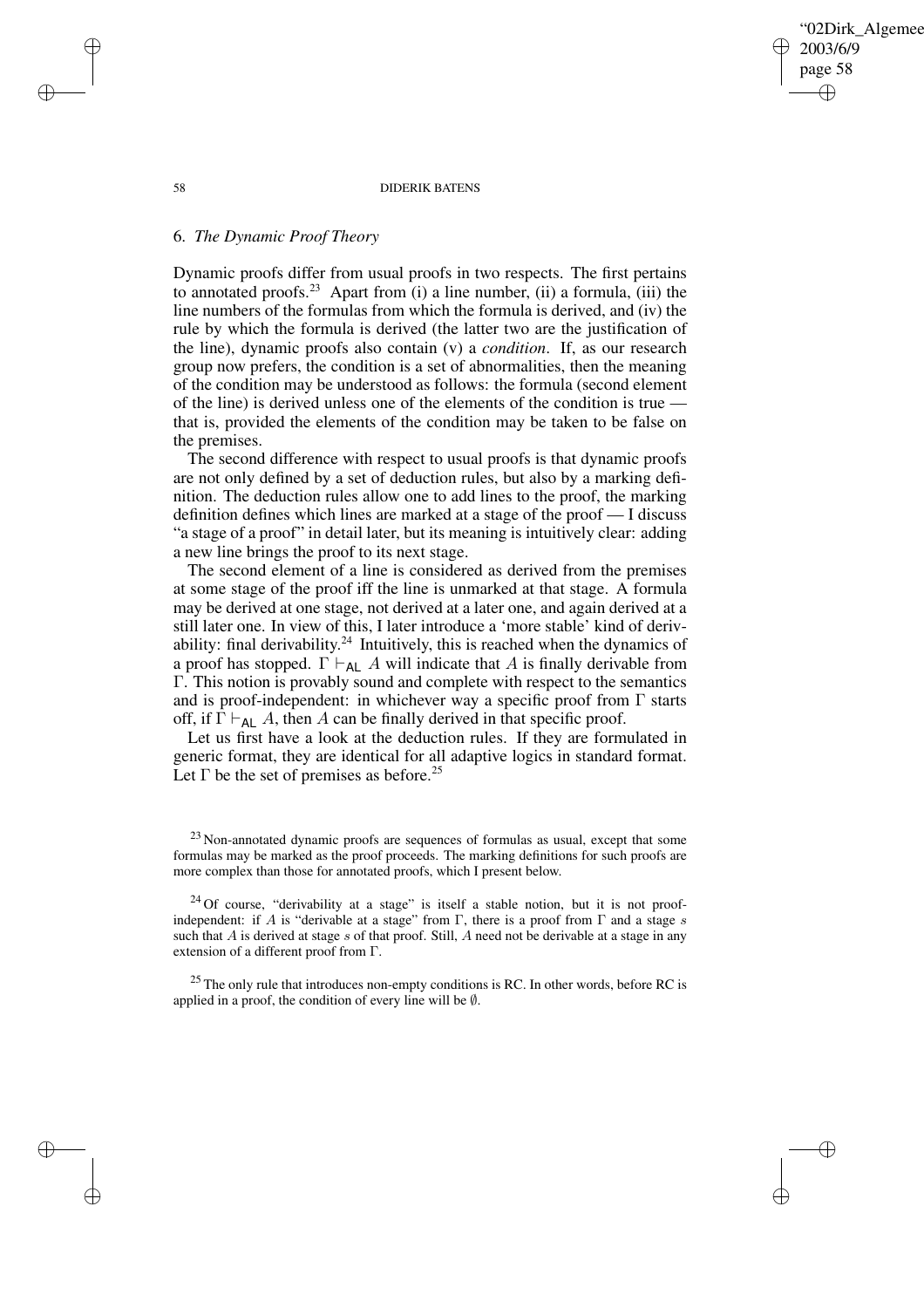- PREM If  $A \in \Gamma$ , one may add a line comprising the following elements: (i) an appropriate line number, (ii)  $\overline{A}$ , (iii) –, (iv) PREM, and (v)  $\emptyset$ .
- RU If  $A_1, \ldots, A_n \vdash_{\text{LLL}} B$  and each of  $A_1, \ldots, A_n$  occur in the proof on lines  $i_1, \ldots, i_n$  that have conditions  $\Delta_1, \ldots, \Delta_n$  respectively, one may add a line comprising the following elements: (i) an appropriate line number, (ii)  $B$ , (iii)  $i_1, \ldots, i_n$ , (iv) RU, and (v)  $\Delta_1 \cup \ldots \cup \Delta_n$ .
- RC If  $A_1, \ldots, A_n \vdash_{\text{LLL}} B \lor \text{D}ab(\Theta)$  and each of  $A_1, \ldots, A_n$  occur in the proof on lines  $i_1, \ldots, i_n$  that have conditions  $\Delta_1, \ldots, \Delta_n$ respectively, one may add a line comprising the following elements: (i) an appropriate line number, (ii)  $B$ , (iii)  $i_1, \ldots, i_n$ , (iv) RC, and  $(v)$   $\Delta_1 \cup ... \cup \Delta_n \cup \Theta$ .

Where

✐

✐

✐

✐

$$
A \quad \Delta
$$

abbreviates that A occurs in the proof on the condition  $\Delta$ , the rules may be phrased more transparently as follows:

PREM If 
$$
A \in \Gamma
$$
:

\n

| ... ... ... |                                                       |       |            |
|-------------|-------------------------------------------------------|-------|------------|
| $A$         | $\emptyset$                                           |       |            |
| RU          | If $A_1, \ldots, A_n \vdash$ LLL $B$ :                | $A_1$ | $\Delta_1$ |
| ... ...     | $\Delta_n$                                            |       |            |
| ... ...     | $\Delta_n$                                            |       |            |
| B           | $\Delta_1 \cup \ldots \cup \Delta_n$                  |       |            |
| RC          | If $A_1, \ldots, A_n \vdash$ LLL $B \lor Dab(\Theta)$ | $A_1$ | $\Delta_1$ |
| ... ...     | $\Delta_n$                                            |       |            |
| B           | $\Delta_1 \cup \ldots \cup \Delta_n \cup \Theta$      |       |            |

There is a striking correspondence between dynamic proofs and LLLproofs. Suppose that one transforms each line

## $A \Delta$

from a dynamic proof into

$$
A \vee Dab(\Delta)\,
$$

where " $\vee$ Dab( $\emptyset$ )" is defined as the empty string. It is easy enough to establish, by an obvious induction on the length of the proof, that the resulting sequence of formulas is a LLL-proof obtained by applications of PREM and

'02Dirk\_Algemee

2003/6/9 page 59

✐

✐

✐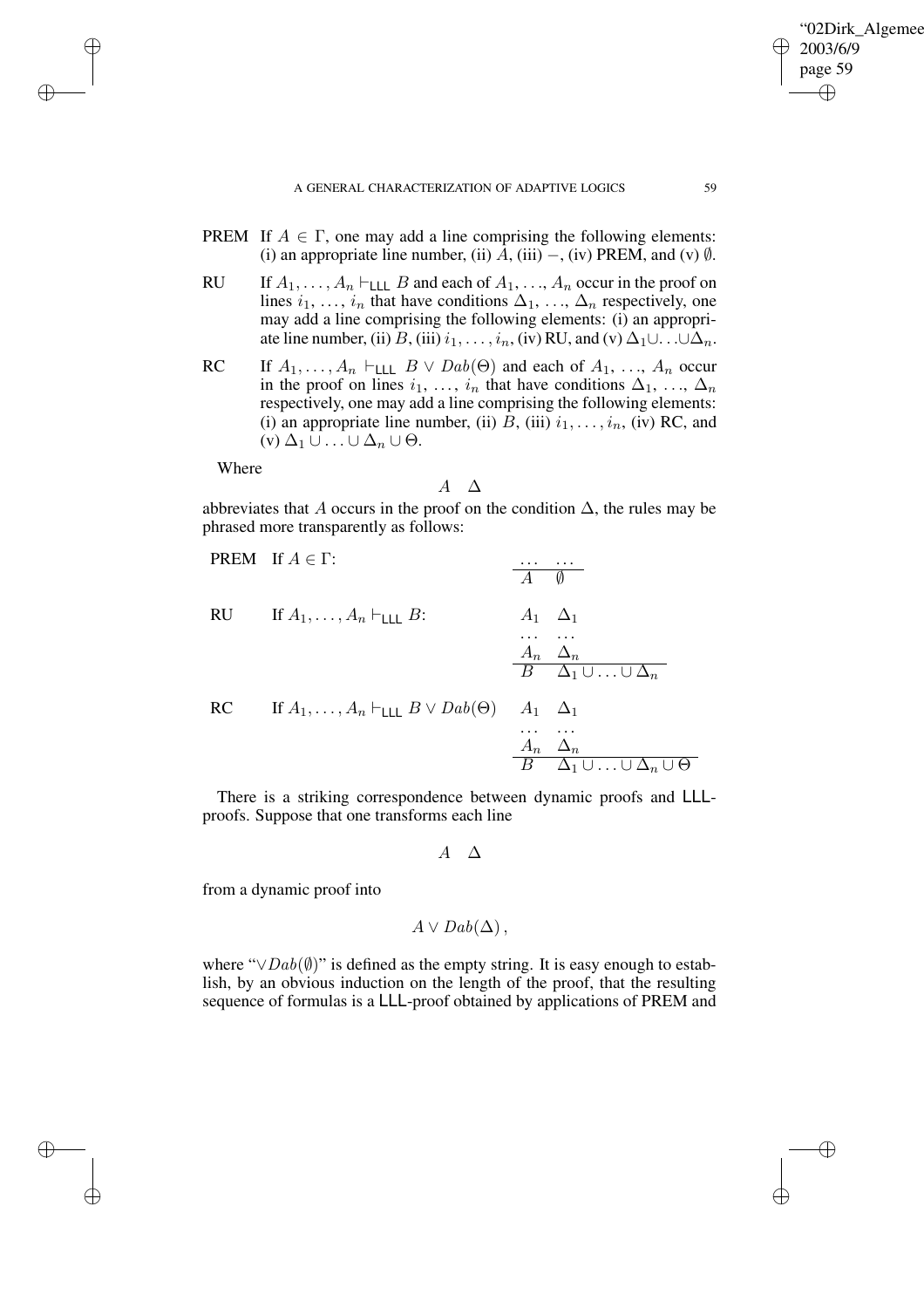# *"2Dirk\_Algemee 2003/6/9 page 60* ✐ ✐

✐

✐

## 60 DIDERIK BATENS

RU only. This result is extremely useful from a metatheoretic point of view. It also clarifies what is going on in a dynamic proof. The whole point of the proof format lies in the marking definition and its interpretation, viz. a line  $i$ at which A has been derived on the condition  $\Delta$  justifies one in considering A as derived from the premises unless and until line  $i$  is marked.

We now turn to the *marking definitions*. I shall start with the definitions for *flat adaptive logics* — prioritized adaptive logics need special treatment. At any stage of the proof, zero or more Dab-formulas are derived on the empty condition. Given a dynamic proof, we shall say that  $Dab(\Delta)$  is a *minimal* Dab-formula at stage s of the proof if, at that stage,  $Dab(\Delta)$  occurs in the proof on the empty condition and, for any  $\Delta' \subset \Delta$ ,  $Dab(\Delta')$  does not occur in the proof on the empty condition. Where  $Dab(\Delta_1), \ldots, Dab(\Delta_n)$  are the minimal Dab-formulas at stage s of the proof,  $U_s(\Gamma) = \Delta_1 \cup \ldots \cup \Delta_n$ is the set of unreliable formulas at stage  $s^{26}$  The underlying idea of the marking definition is clear. The present stage of the proof provides a certain understanding of the premises. If this understanding is correct, the formulas derived at unmarked lines are finally derived from the premises.

# *Definition 6*: *Marking for Reliability: Line* i *is marked at stage* s *iff, where*  $\Delta$  *is its condition,*  $\Delta \cap U_s(\Gamma) \neq \emptyset$ *.*

Marking for the Minimal Abnormality strategy is slightly more tiresome. Let  $\Phi_s^{\circ}(\Gamma)$  be the set of all sets that contain one disjunct out of each minimal Dab-formula at stage s. Let  $\Phi_s^{\star}(\Gamma)$  contain, for any  $\varphi \in \Phi_s^{\circ}(\Gamma)$ , the set  $Cn_{\text{LLL}}(\varphi) \cap \Omega$ . Finally let  $\Phi_s(\Gamma)$  contain those members of  $\Phi_s^*(\Gamma)$  that are not proper supersets of other members of  $\Phi_s^*(\Gamma)$ .<sup>27</sup> The underlying idea of the marking definition is as before. If the proof at its present stage offers a correct understanding of the premises, then the unmarked formulas are final consequences of the premises whereas the marked formulas are not.

<sup>26</sup> So, where  $\Omega$  is, for example, characterized by the form  $\exists(A \wedge \sim A)$  and  $\exists(A \wedge \sim A) \in$  $U_s(\Gamma)$ ,  $\exists (A \land \sim A)$  is said to be unreliable. Intuitively it is more attractive to say that A is unreliable in this case, and this way of speech was followed in most older papers. In line with this, it was there said that  $A \in U_s(\Gamma)$ , and this turns out less transparent for the general approach of the present paper.

✐

✐

✐

 $^{27}$  The underlying idea is most easily seen if one replaces the minimal  $Dab$ -formulas at stage s by the minimal Dab-consequences of  $\Gamma$  — this is the situation that is reached in a proof when its dynamics comes to an end. Define  $\Phi(\Gamma)$  from these in the same way as  $\Phi_s(\Gamma)$  is defined in the text from the minimal Dab-formulas at stage s. It can be proved that  $\varphi \in \Phi(\Gamma)$  iff there is a minimally abnormal model M of  $\Gamma$  such that  $Ab(M) = \varphi$  — see [6] for two specific cases and forthcoming work for the generalization of the proof.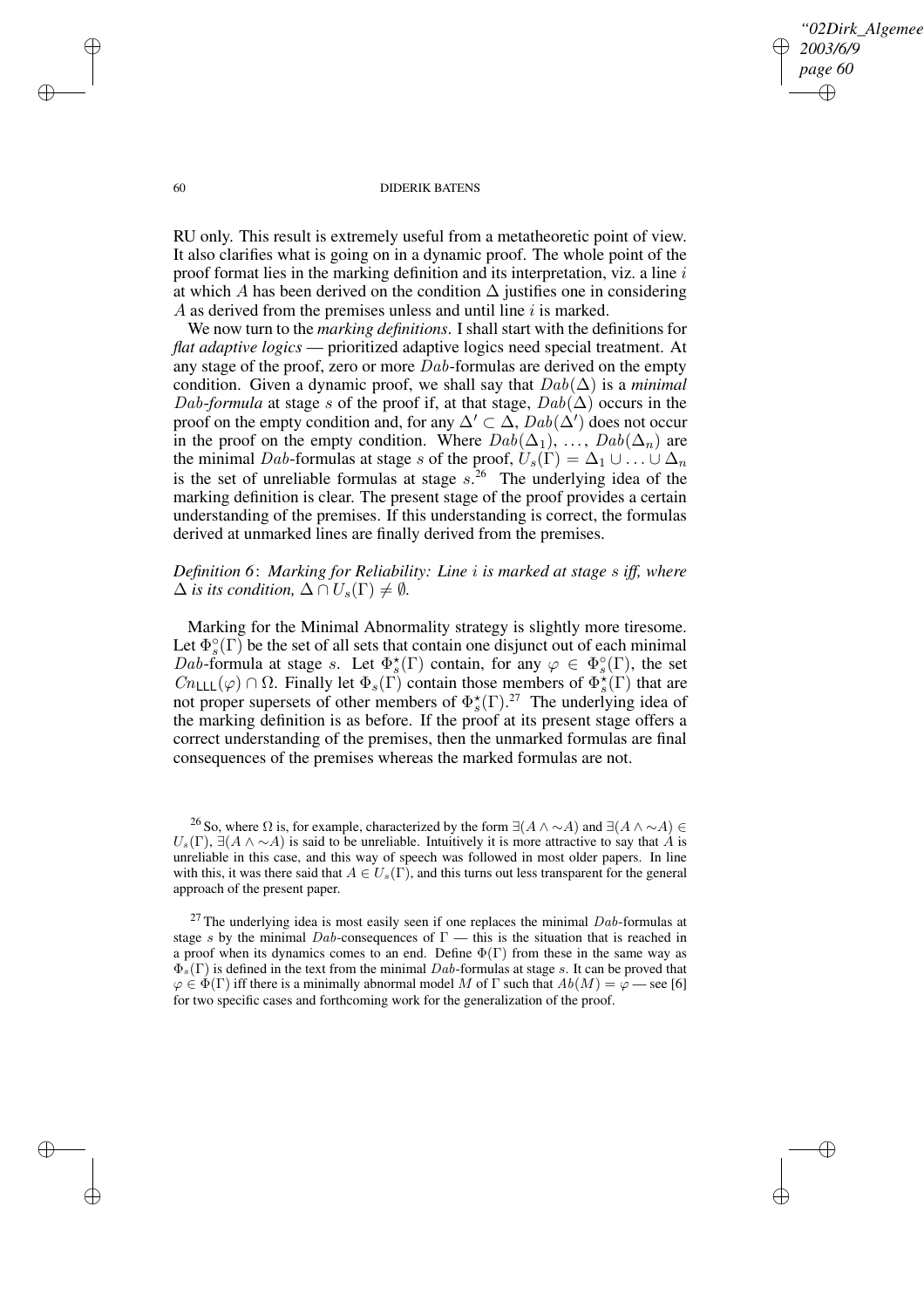✐

✐

✐

*Definition 7*: *Marking for Minimal Abnormality: Line* i *is marked at stage* s *iff,* where A derived on the condition  $\Delta$  at line *i*, *(i)* there is no  $\varphi \in \Phi_s(\Gamma)$ *such that*  $\varphi \cap \Delta = \emptyset$ *, or (ii) for some*  $\varphi \in \Phi_s(\Gamma)$ *, there is no line at which* A *is derived on a condition*  $\Theta$  *for which*  $\varphi \cap \Theta = \emptyset$ *.* 

In other words, a line at which A is derived on the condition ∆ is *not* marked iff (i) there is a  $\varphi \in \Phi_s(\Gamma)$  such that  $\varphi \cap \Delta = \emptyset$  and (ii) for any  $\varphi \in \Phi_s(\Gamma)$ , there is a line at which A has been derived on a condition  $\Theta$  for which  $\varphi \cap \Theta = \emptyset$ .<sup>28</sup>

The formulas *derived* from Γ *at a stage* of the proof are those that are derived at a line that is unmarked at that stage. As the proof proceeds, unmarked lines may be marked and vice versa. So, it is important that one defines a different, stable, kind of derivability:

*Definition 8*: A *is* finally derived *from* Γ *on line* i *of a proof at stage* s *iff (i)* A *is the second element of line* i*, (ii) line* i *is not marked at stage* s*, and (iii) any extension of the proof in which line* i *is marked may be further extended in such a way that line* i *is unmarked.*

*Definition* 9:  $\Gamma \vdash_{\mathsf{AL}} A$  *(A is* finally **AL**-derivable *from*  $\Gamma$ *) iff* A *is finally derived on a line of a proof from* Γ*.*

Remark that these are definitions, and that they are not intended to be of any direct computational use — see below.

Let us now turn to *prioritized* adaptive logics. As mentioned before, the deduction rules PREM, RU and RC are as for flat adaptive logics. Their set of abnormalities is a union of sets:  $\Omega = \Omega_1, \Omega_2, \ldots$  The easiest way to characterize their marking definitions is as follows. Suppose that the following line occurs unmarked in a proof at stage s

 $i$   $Dab^i(\Delta)$  ... ...  $\Theta$ 

and that the level of each abnormality in  $\Theta$  is lower than i (that the length of sequences of the symbol  $\Diamond$  is less than i. We shall then say that  $Dab^i(\Delta)$ is a *minimal* Dab<sup>i</sup> -*formula* at stage s of the proof.<sup>29</sup> For each priority level

<sup>29</sup> The underlying idea is that, as the line is unmarked,  $Dab^i(\Delta)$  is considered as derived at stage s of the proof.

'02Dirk\_Algemee

2003/6/9 page 61

✐

✐

✐

<sup>&</sup>lt;sup>28</sup> Suppose that  $\Phi_s(\Gamma) = \Phi(\Gamma)$  — see the previous footnote. It follows that line *i* is *not* marked iff two conditions are fulfilled. The first is that all members of the condition of line i are falsified by some minimally abnormal model of  $\Gamma$ . This entails that A is verified by that minimally abnormal model. The second condition is that, for every minimally abnormal model M of  $\Gamma$ , the proof contains a line which shows that M verifies A.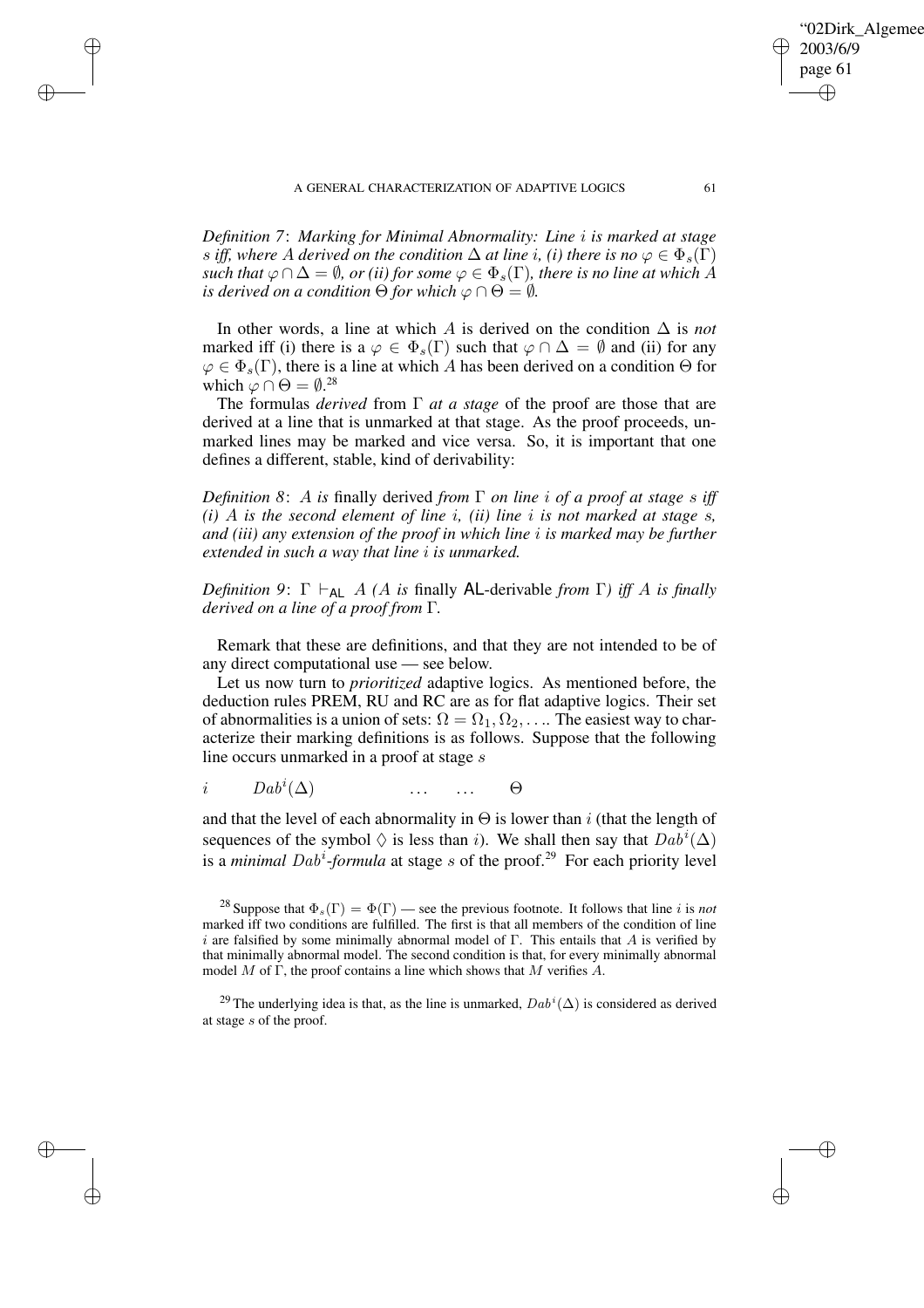✐

## 62 DIDERIK BATENS

 $i \in \mathbb{N} - \{0\}$ , one defines  $U_s^i(\Gamma)$  and  $\Phi_s^i(\Gamma)$  from the minimal  $Dab^i$ -formulas at stage s in the same way as  $U_s(\Gamma)$  and  $\Phi_s(\Gamma)$  were defined for the flat case. Marking is governed by Definitions 6 and 7, *except that it proceeds stepwise*: at any stage, the definitions are first applied to mark lines in view of  $U_s^1(\Gamma)$ (or  $\Phi_s^1(\Gamma)$ ), next to mark lines in view of  $U_s^2(\Gamma)$  (or  $\Phi_s^2(\Gamma)$ ), and so on.<sup>30</sup> Final derivability is governed by Definitions 8 and 9 as for the flat case.

For flat adaptive logics as well as for prioritized adaptive logics, it can be shown that final derivability is sound and complete with respect to the adaptive semantics (for Reliability and Minimal Abnormality respectively).

Several points deserve some further clarification. Let us start with the notions of a proof and of a stage of a proof. By a proof $31$  I mean a sequence of lines written according to a set of instructions, viz. the deduction rules.<sup>32</sup> As for usual proofs, these rules express permissions to add lines to the proof.

There is a 'deeper' account of the notion of a proof. On this account, a stage of a proof is a sequence S of lines and a proof is a sequence or chain  $\Sigma$ of stages. In all cases that interest us here, proofs start from stage zero, which is the empty sequence, in other words from the empty chain. The inference rules describe which chains are permissible. In all cases that interest us here, a stage is obtained by extending the previous stage, but possibly with the marks of its lines changed, with exactly one line.<sup>33</sup> Remark that the inference rules may also be seen as describing the permissible transformations on a chain  $\Sigma$ , and that a proof at a stage may be seen as a specific sequence of transformations, the first on stage zero, the second on the result of the first, and so on.

A chain  $\Sigma$  (or its last S) establishes that certain formulas are derivable at a stage from certain premises. For the dynamic proofs discussed in this paper,

<sup>30</sup> As any proof is finite, even the actual process by which the marks are added ends after finitely many steps.

<sup>31</sup> Some readers may be surprised that this notion needs any discussion at all. They should remember that the 'traditional' (Hilbertian) definition of a proof excludes proofs for nonmonotonic logics and hence is bound to be too restrictive.

 $32$  There is no need to make the notion of a proof parasitic on the notion of a proof of a formula from a set of formulas. In this paper, I phrased the premise rule in such a way that it refers to a given set of premises. One may just as well phrase it as a rule permitting to introduce any formula. Of course, all the proof *establishes* is that some formulas are derivable from some premise set. This is the set  $\Gamma$  of formulas that are introduced in the proof by the premise rule. In the specific case of monotonic logics, the proof moreover establishes that those formulas are derivable from all supersets of Γ.

 $33$  If the number of lines of the previous stage is finite, it is natural to append the new line. However, there are some weird cases where we have to consider infinite proofs — see [6, §7] — in which case the new line is inserted.

✐

✐

✐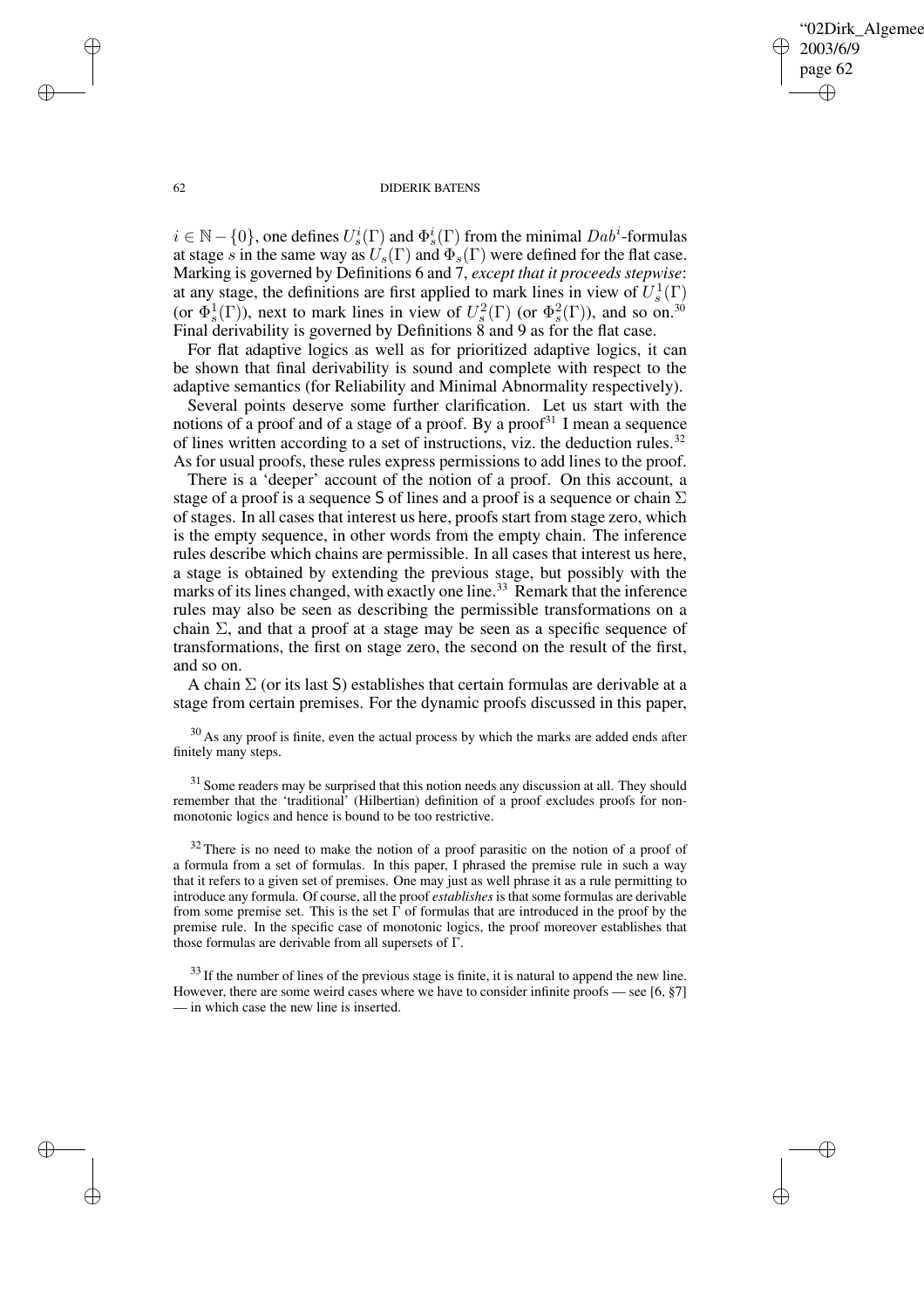✐

✐

✐

✐

02Dirk\_Algemee

2003/6/9 page 63

✐

✐

✐

these are the second elements of unmarked members of S. For Hilbertian proofs, they are the second elements of all members of S. That A is finally derived from  $\Gamma$  in S, or by the chain  $\Sigma$  that ends with S, is defined with respect to all permissible transformations on  $\Sigma$ , in other words with respect to all chains  $\Sigma'$  that extend the  $\Sigma^{34}$  Again, Hilbertian proofs are a border case in that one need not refer to the permissible transformations on  $\Sigma$ , but only to  $\Sigma$  itself, in order to establish that A is finally derived from  $\Gamma$  by the chain Σ.

So, final derivability is well defined. But is it possible to establish that some formula has been finally derived from a premise set? Next, in cases where it is impossible to establish this, what is the use of derivability at a stage?

As the consequence relations lack a positive test, there is no algorithm for establishing in general that A is finally derivable from  $\Gamma$  even if it is. Still, this does not prevent the existence of *criteria* that enable one to establish, for specific A and  $\Gamma$  that A has been finally derived from  $\Gamma$  in a given proof. Some criteria were presented in [5], [15] and [16], and more criteria may be derived from results presented in those papers. Unfortunately, most of these criteria are awfully complex and only transparent for people that are well acquainted with the dynamic proofs. Recently, work was started in terms of goal directed proofs. The idea is not to formulate a specific criterion, but rather to articulate a proof procedure that functions as a criterion. The proof procedure is applied to  $\Gamma \vdash_{AL} A$ . Whenever the proof procedure stops, it establishes that  $\Gamma \vdash_{AL} A$  or that  $\Gamma \nvdash_{AL} A$ . Preparatory work on the propositional fragment of CL is presented in [18] and some first results on the proof procedure for inconsistency-adaptive logics are presented in [11]. An interesting aspect of the proof procedure is that one may start 'exploring' the premise set  $\Gamma$  in terms of the proof format described in this paper and, after some formula A was derived on an unmarked line, switch to the dynamic proofs in order to establish whether A is finally derivable from  $\Gamma$ .

Let us now turn to the second question. What if no criterion enables one to conclude from a proof whether some formula is or is not finally derivable from the premise set? The answer or rather the answers to this question are presented in [5]. Roughly, the answers go as follows. First, there is a characteristic semantics for derivability at a stage. Next, it can be shown that, as a dynamic proof proceeds, the insight in the premises provided by the proof never decreases and may increase. In other words, derivability at a stage provides an estimate for final derivability, and, as the proof proceeds, this estimate may become better, and never becomes worse. In view of all this,

<sup>34</sup> One might define a proof A from  $\Gamma$  as this set of permissible transformations on  $\Sigma$ . However, I will continue to reserve "proof" for a proof at a stage.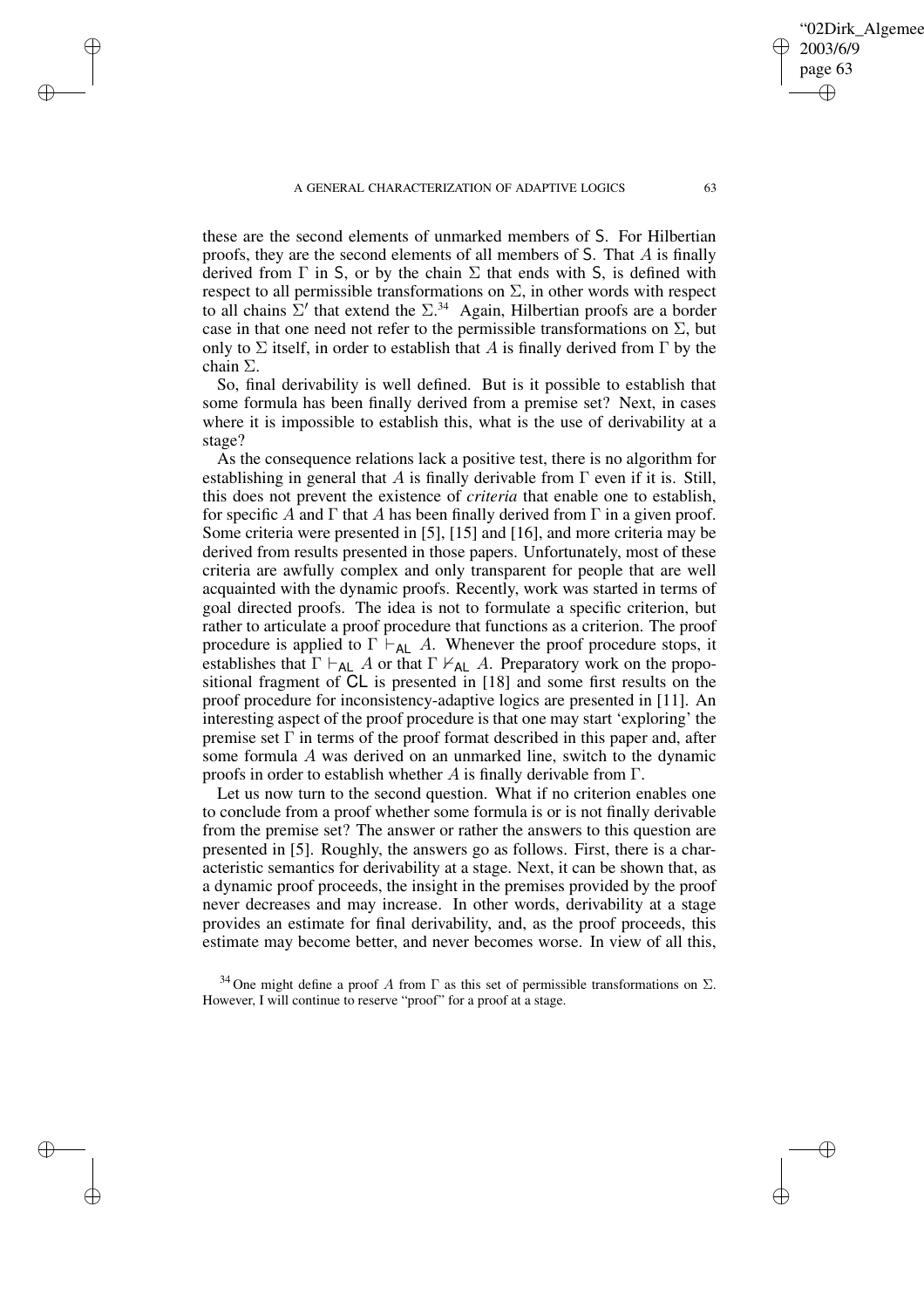02Dirk Algemee 2003/6/9 page 64 ✐ ✐

✐

✐

## 64 DIDERIK BATENS

derivability at a stage gives one exactly what one might expect, viz. a fallible but sensible estimate of final derivability. At any stage of the proof, one has to decide (obviously on the basis of pragmatic considerations) whether one will continue the proof or will act on the basis of present insights. This is fully in line with present-day views on rationality. A different matter is whether the proof is carried out in an efficient way, that is: efficient with respect to obtaining a reliable (but fallible) estimate of final derivability. The goal directed proofs mentioned in the previous paragraph offer means to obtain efficient proofs, but clearly more research on this problem is desirable.

Some purists will prefer to read the dynamic proofs of adaptive logics as lower limit proofs in disguise, and will at best accept that an adaptive consequence is derivable from the premises if its derivability is warranted by a criterion as meant two paragraphs ago. In doing so, they clearly recognize the sense of adaptive logics and depart from traditional lines that purer purists would stick to. Nevertheless, they are still mistaken. Humans do not postpone judgement indefinitely, not even in logical matters. Humans decide on provisional and fallible insights, even in logical matters. And, in view of the facts and of present best insights, humans cannot afford to behave differently. That fallible forms of reasoning can be caught in a formally stringent frame and that their properties can be established by formally decent means - see [6] and many other papers — are facts that no purist can deny.

Before ending this section, let me briefly mention *direct dynamic proofs*. Such proofs were first presented in [19]. They do not follow the standard adaptive format, but proceed in terms of more common formulations — in general in terms of the CL-language. An example of a direct dynamic proof format is presented and compared to the connected official adaptive format in [25] and [31].

## 7. *Corrective and Ampliative Adaptive Logics*

Many logicians believe that there is a standard of deduction — for most CL, for others a relevant logic, a paraconsistent logic, or perhaps intuitionistic logic. Even those who (like me) think that logics are basically instruments that are more or less suitable in specific circumstances, will adopt some logic as the standard of deduction in a specific situation.

Suppose that we are dealing with a context in which CL is taken as the standard of deduction. If the lower limit logic of AL is CL (or, for example, a modal extension of CL), it is said that AL is *ampliative*. This is the case for inductive generalization (without background knowledge), for compatibility, etc. If the lower limit logic is weaker than CL (in the sence of Section 4), as is the case for inconsistency-adaptive logics, the adaptive logic is called *corrective* — the theory was intended to be interpreted in terms of CL, but

✐

✐

✐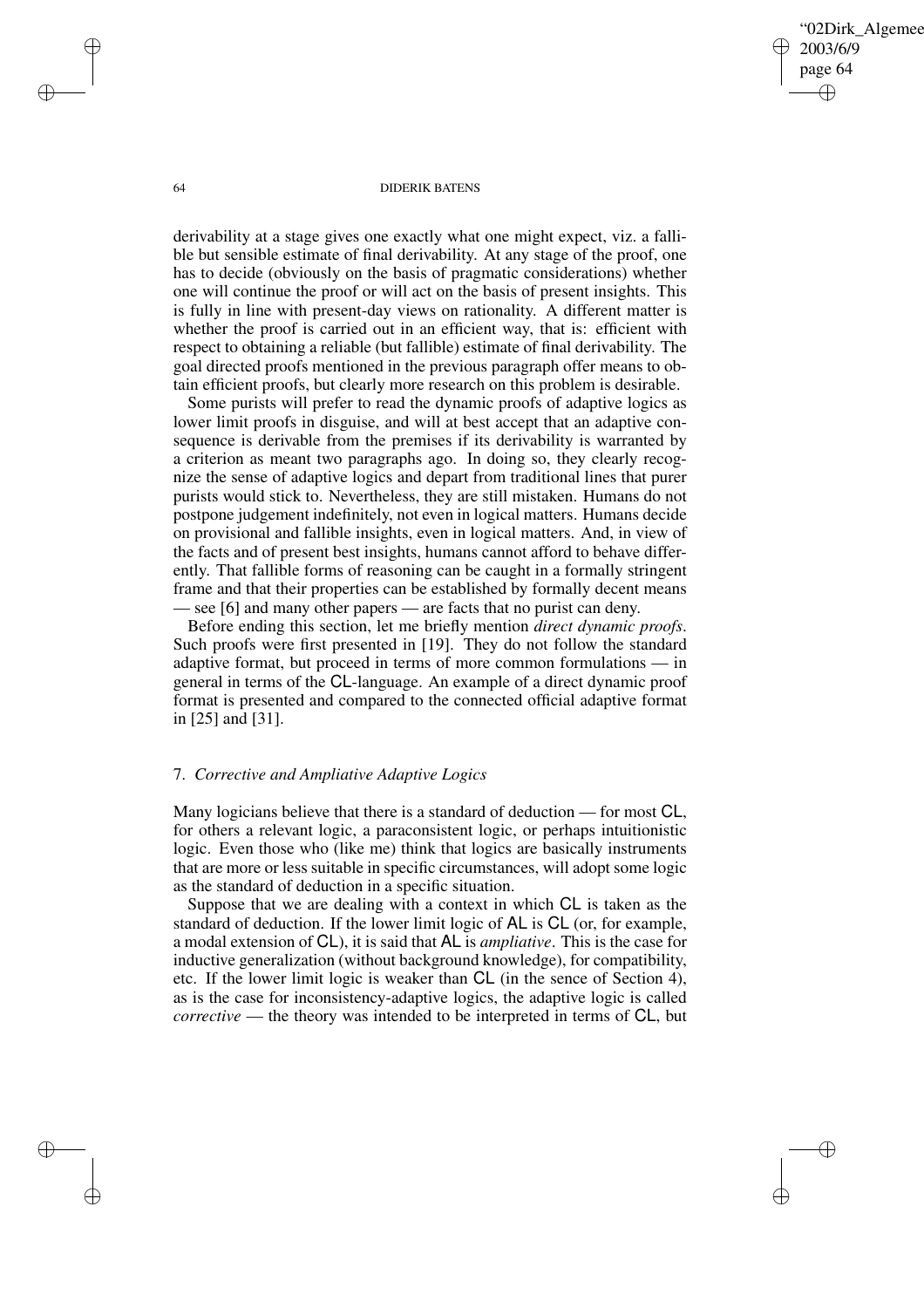## A GENERAL CHARACTERIZATION OF ADAPTIVE LOGICS 65

turned out to be inconsistent and hence is interpreted as consistently as possible.

Not all adaptive logics that are corrective (with respect to CL) are also inconsistency-adaptive. Paraconsistent logics allow for negation-gluts and inconsistency-adaptive logics interpret a premise set as consistently as possible — that is, they reduce the gluts in as far as logical means allow for such a reduction. It is just as sensible, given certain premises, to start from a lower limit logic that allows for gaps or for gluts as well as gaps with respect to negation, or that allows for gluts or gaps or both with respect to any other logical symbol. In some cases, it is more suitable to apply a lower limit logic that allows for ambiguities in the non-logical symbols. The corresponding adaptive logics will interpret premise sets as normally as possible with respect to those abnormalities — see [28] for an ambiguity-adaptive logic and [7] for combinations, including the extreme lower limit zero logic CL0.

From a technical viewpoint, the distinction between corrective and ampliative adaptive logics is immaterial. The formal characterization is always the same, as may be seen from the fact that the distinction was not even mentioned in the previous sections. In other words, the distinction reduces to the user's choice of a standard of deduction (in a specific situation). Of course, this choice is quite important as it has effects on the justification for applying a specific adaptive logic in given circumstances.

# 8. *Some Warnings*

✐

✐

✐

✐

As more adaptive logics were studied, their systematization had to be modified several times. There is no warrant that the characterizations presented in this paper are final.

The second warning is that, although the properties of adaptive logics are very different from those of more common logics, there is no reason not to apply the usual metatheoretic means to study these properties. This is what the whole adaptive programme is about: to arrive at a formally decent characterization of a specific non-standard kind of logics and of their metatheoretic properties.

There is no general proof, at this moment, that all consequence relations for which there is no positive test may be turned into an adaptive logic and hence may be given a dynamic proof theory. However, as the study of adaptive logics proceeded, more and more such consequence relations were mastered — see [4], [9], [12], [19], [22], [29], [30], [32] — and we did not come across a sensible consequence relation that appeared beyond reach. Apart from defining and studying further adaptive logics, the most urgent matter at this moment seems to be the generalization of the metatheory in terms of the general characterizations that are presented in this paper.

02Dirk Algemee

2003/6/9 page 65

✐

✐

✐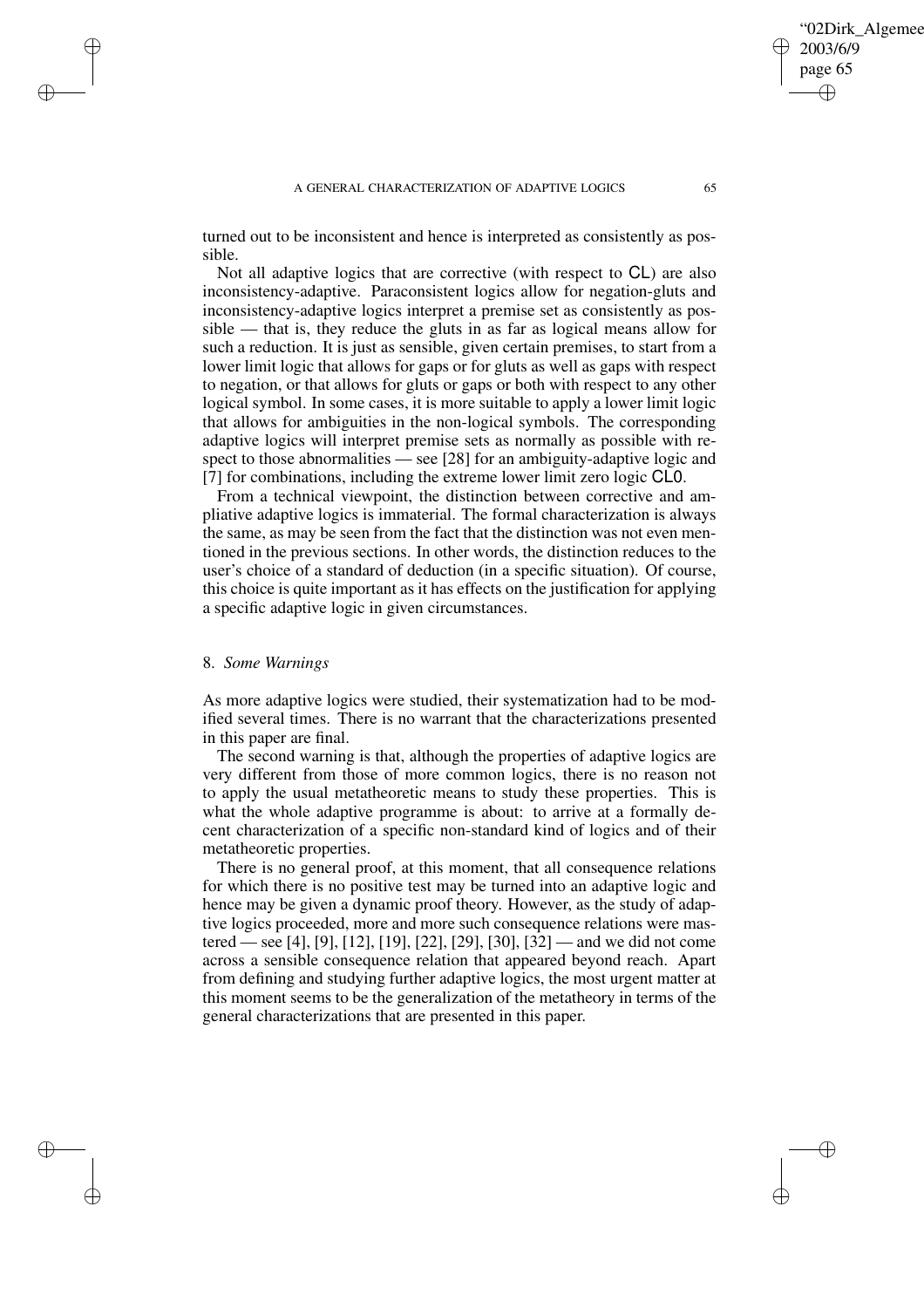✐

## 66 DIDERIK BATENS

The idea behind the adaptive logic programme is to return to the original aim that underlies the study of logic: to explicate human reasoning. The last hundred and fifty years of the history of logic were a success story. Still, time and again, people pursuing that original aim — modal logicians, relevant logicians and paraconsistent logicians are just three examples — had to fight those who, impressed by the established results, wanted to restrict logic to them. The empirical study of forms of reasoning is useful, relevant and important. This, however, is not what the fight is about. The fight is about the separation between sound and fallacious reasoning. Nevertheless, once this separation will be correctly made, a much larger part of actual reasoning will presumably turn out to be sound.<sup>35</sup>

> Centre for Logic and Philosophy of Science Universiteit Gent, Belgium E-mail: Diderik.Batens@rug.ac.be

# REFERENCES

- [1] Arnon Avron and Iddo Lev. Formula-preferential systems for paraconsistent non-monotonic reasoning (an extended abstract). To appear.
- [2] Diderik Batens. Dialectical dynamics within formal logics. *Logique et Analyse*, 114:161–173, 1986.
- [3] Diderik Batens. Dynamic dialectical logics. In Graham Priest, Richard Routley, and Jean Norman, editors, *Paraconsistent Logic. Essays on the Inconsistent*, pages 187–217. Philosophia Verlag, München, 1989.
- [4] Diderik Batens. Inconsistency-adaptive logics and the foundation of non-monotonic logics. *Logique et Analyse*, 145:57–94, 1994. Appeared 1996.
- [5] Diderik Batens. Blocks. The clue to dynamic aspects of logic. *Logique et Analyse*, 150–152:285–328, 1995. Appeared 1997.
- [6] Diderik Batens. Inconsistency-adaptive logics. In Orłowska [26], pages 445–472.
- [7] Diderik Batens. Zero logic adding up to classical logic. *Logical Studies*, 2:15, 1999. (Electronic Journal: http://www.logic.ru/LogStud/02/LS2.html).
- [8] Diderik Batens. Minimally abnormal models in some adaptive logics. *Synthese*, 125:5–18, 2000.

<sup>35</sup> Unpublished papers in the reference section (and many others) are available from the internet address http://logica.rug.ac.be/centrum/writings/.

✐

✐

✐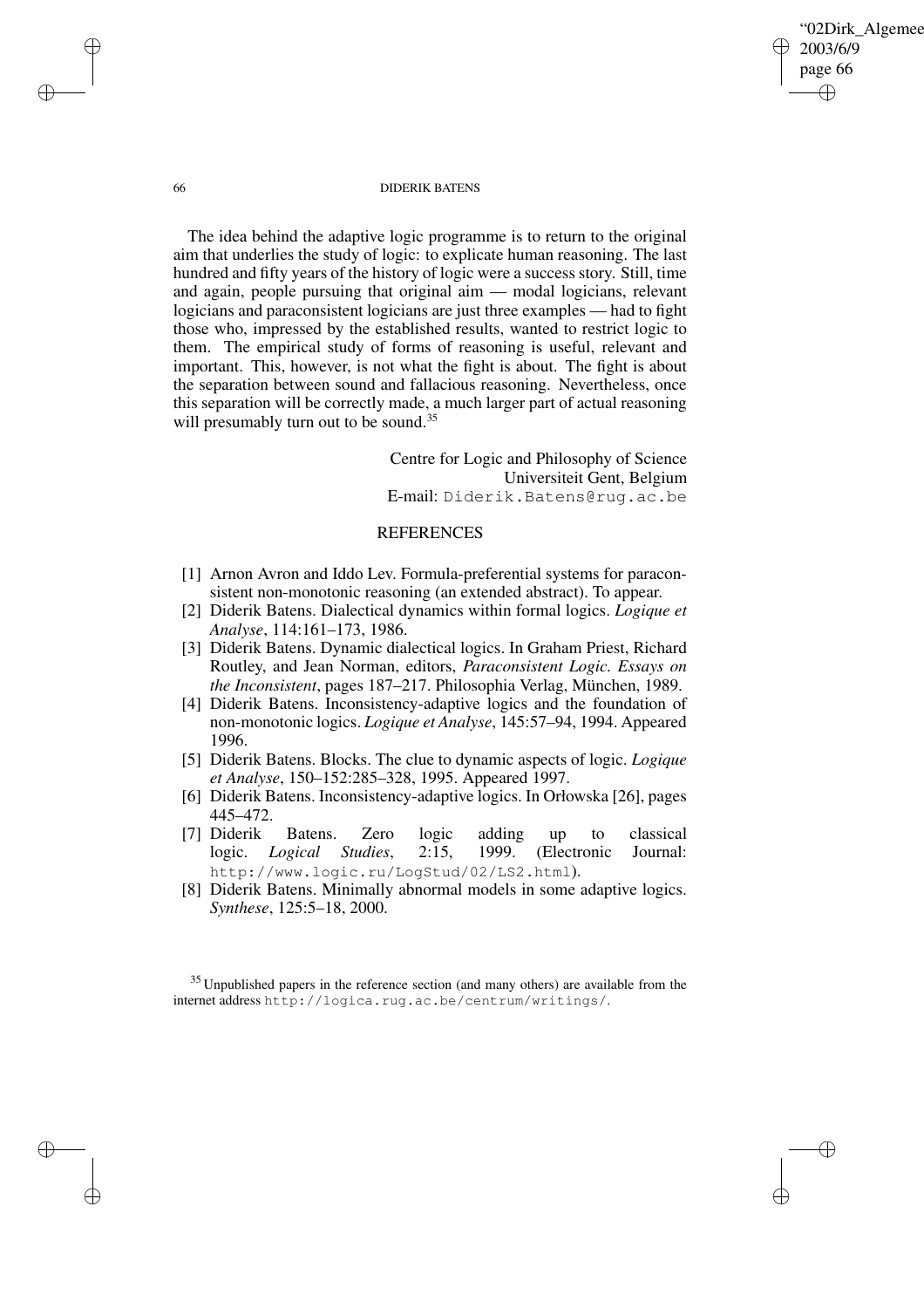✐

✐

✐

- [9] Diderik Batens. Towards the unification of inconsistency handling mechanisms. *Logic and Logical Philosophy*, 8:5–31, 2000. Appeared 2002.
- [10] Diderik Batens. The need for adaptive logics in epistemology. To appear.
- [11] Diderik Batens. On a partial decision method for dynamic proofs. In Hendrik Decker, Jørgen Villadsen, and Toshiharu Waragai, editors, *PCL 2002. Paraconsistent Computational Logic*, pages 91–108. (= *Datalogiske Skrifter* vol. 95), 2002. Also available as cs.LO/0207090 at http://arxiv.org/archive/cs/intro.html.
- [12] Diderik Batens. A strengthening of the Rescher–Manor consequence relations. To appear.
- [13] Diderik Batens and Lieven Haesaert. On classical adaptive logics of induction. *Logique et Analyse*, this volume.
- [14] Diderik Batens and Joke Meheus. The adaptive logic of compatibility. *Studia Logica*, 66:327–348, 2000.
- [15] Diderik Batens and Joke Meheus. A tableau method for inconsistencyadaptive logics. In Roy Dyckhoff, editor, *Automated Reasoning with Analytic Tableaux and Related Methods*, Lecture Notes in Artificial Intelligence Vol. 1847, pages 127–142. Springer, 2000.
- [16] Diderik Batens and Joke Meheus. Shortcuts and dynamic marking in the tableau method for adaptive logics. *Studia Logica*, 69:221–248, 2001.
- [17] Diderik Batens, Joke Meheus, Dagmar Provijn, and Liza Verhoeven. Some adaptive logics for diagnosis. *Logique et Analyse*, to appear.
- [18] Diderik Batens and Dagmar Provijn. Pushing the search paths in the proofs. A study in proof heuristics. *Logique et Analyse*, this volume.
- [19] Diderik Batens and Timothy Vermeir. Direct dynamic proofs for the Rescher–Manor consequence relations: The flat case. *Journal of Applied Non-Classical Logics*, 12:63–84, 2002.
- [20] Salem Benferhat, Didier Dubois, and Henri Prade. Some syntactic approaches to the handling of inconsistent knowledge bases: A comparative study. Part 2: The prioritized case. In Orłowska [26], pages 473– 511.
- [21] George S. Boolos and Richard J. Jeffrey. *Computability and Logic*. Cambridge University Press, 1989. (Third edition).
- [22] Kristof De Clercq. Two new strategies for inconsistency-adaptive logics. *Logic and Logical Philosophy*, 8:65–80, 2000. Appeared 2002.
- [23] Iddo Lev. Preferential systems for plausible non-classical reasoning. Master's thesis, Department of Computer Science, Tel-Aviv University, 2000.
- [24] Joke Meheus. An extremely rich paraconsistent logic and the adaptive logic based on it. In Diderik Batens, Chris Mortensen, Graham

'02Dirk Algemee

2003/6/9 page 67

✐

✐

✐